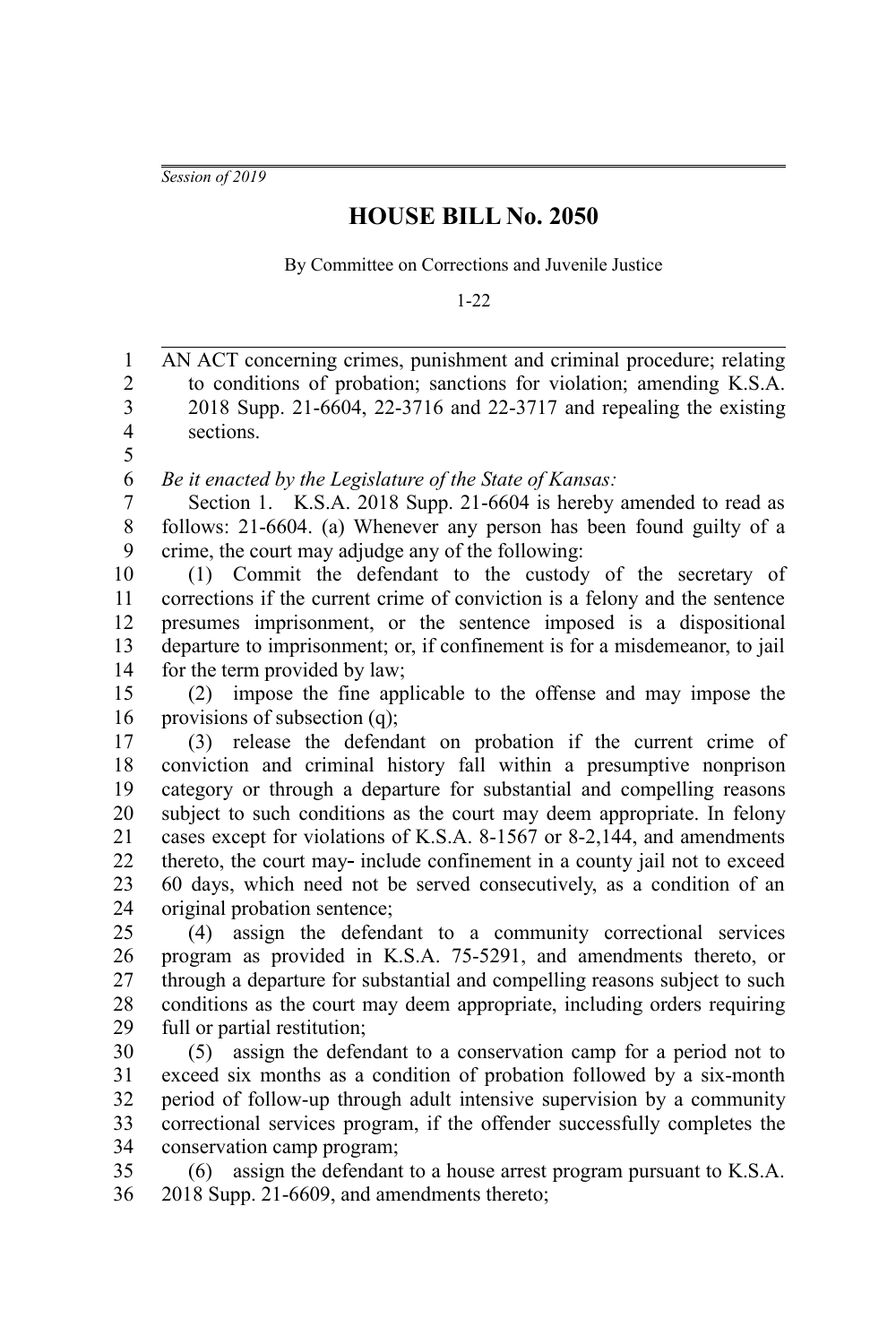(7) order the defendant to attend and satisfactorily complete an alcohol or drug education or training program as provided by K.S.A. 2018 Supp. 21-6602(c), and amendments thereto; 1 2 3

(8) order the defendant to repay the amount of any reward paid by any crime stoppers chapter, individual, corporation or public entity which *that* materially aided in the apprehension or conviction of the defendant; repay the amount of any costs and expenses incurred by any law enforcement agency in the apprehension of the defendant, if one of the current crimes of conviction of the defendant includes escape from custody or aggravated escape from custody, as defined in K.S.A. 2018 Supp. 21-5911, and amendments thereto; repay expenses incurred by a fire district, fire department or fire company responding to a fire which *that* has been determined to be arson or aggravated arson as defined in K.S.A. 2018 Supp. 21-5812, and amendments thereto, if the defendant is convicted of such crime; repay the amount of any public funds utilized by a law enforcement agency to purchase controlled substances from the defendant during the investigation which *that* leads to the defendant's conviction; or repay the amount of any medical costs and expenses incurred by any law enforcement agency or county. Such repayment of the amount of any such costs and expenses incurred by a county, law enforcement agency, fire district, fire department or fire company or any public funds utilized by a law enforcement agency shall be deposited and credited to the same fund from which the public funds were credited to prior to use by the county, law enforcement agency, fire district, fire department or fire company; 4 5 6 7 8 9 10 11 12 13 14 15 16 17 18 19 20 21 22 23 24 25

(9) order the defendant to pay the administrative fee authorized by K.S.A. 22-4529, and amendments thereto, unless waived by the court; 26 27

(10) order the defendant to pay a domestic violence special program fee authorized by K.S.A. 20-369, and amendments thereto; 28 29

(11) if the defendant is convicted of a misdemeanor or convicted of a felony specified in K.S.A. 2018 Supp. 21-6804(i), and amendments thereto, assign the defendant to work release program, other than a program at a correctional institution under the control of the secretary of corrections as defined in K.S.A. 75-5202, and amendments thereto, provided such work release program requires such defendant to return to confinement at the end of each day in the work release program. On a second or subsequent conviction of K.S.A. 8-1567, and amendments thereto, an offender placed into a work release program shall serve the total number of hours of confinement mandated by that section; 30 31 32 33 34 35 36 37 38 39

(12) order the defendant to pay the full amount of unpaid costs associated with the conditions of release of the appearance bond under K.S.A. 22-2802, and amendments thereto; 40 41 42

(13) impose any appropriate combination of  $(1)$ ,  $(2)$ ,  $(3)$ ,  $(4)$ ,  $(5)$ ,  $(6)$ , 43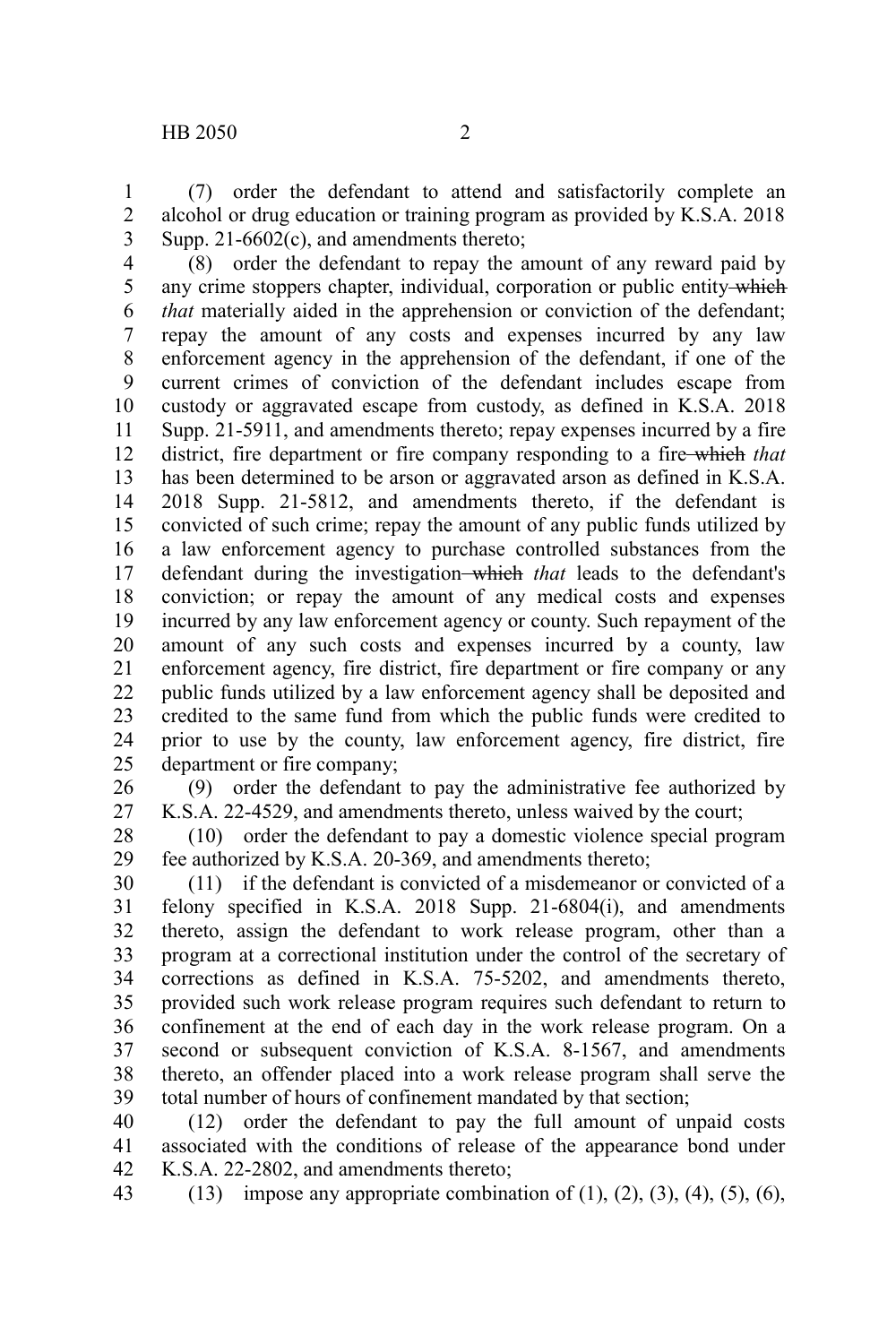(7), (8), (9), (10), (11) and (12); or 1

2

(14) suspend imposition of sentence in misdemeanor cases.

(b) (1) In addition to or in lieu of any of the above, the court shall order the defendant to pay restitution, which shall include, but not be limited to, damage or loss caused by the defendant's crime, unless the court finds compelling circumstances which *that* would render a plan of restitution unworkable. In regard to a violation of K.S.A. 2018 Supp. 21- 6107, and amendments thereto, such damage or loss shall include, but not be limited to, attorney fees and costs incurred to repair the credit history or rating of the person whose personal identification documents were obtained and used in violation of such section, and to satisfy a debt, lien or other obligation incurred by the person whose personal identification documents were obtained and used in violation of such section. In regard to a violation of K.S.A. 2018 Supp. 21-5801, 21-5807 or 21-5813, and amendments thereto, such damage or loss shall include the cost of repair or replacement of the property that was damaged, the reasonable cost of any loss of production, crops and livestock, reasonable labor costs of any kind, reasonable material costs of any kind and any reasonable costs that are attributed to equipment that is used to abate or repair the damage to the property. If the court finds a plan of restitution unworkable, the court shall state on the record in detail the reasons therefor. 3 4 5 6 7 8 9 10 11 12 13 14 15 16 17 18 19 20 21

(2) If the court orders restitution, the restitution shall be a judgment against the defendant*,* which may be collected by the court by garnishment or other execution as on judgments in civil cases. If, after 60 days from the date restitution is ordered by the court, a defendant is found to be in noncompliance with the plan established by the court for payment of restitution, and the victim to whom restitution is ordered paid has not initiated proceedings in accordance with K.S.A. 60-4301 et seq., and amendments thereto, the court shall assign an agent procured by the attorney general pursuant to K.S.A. 75-719, and amendments thereto, to collect the restitution on behalf of the victim. The chief judge of each judicial district may assign such cases to an appropriate division of the court for the conduct of civil collection proceedings. 22 23 24 25 26 27 28 29 30 31 32 33

(c) In addition to or in lieu of any of the above, the court shall order the defendant to submit to and complete an alcohol and drug evaluation, and pay a fee therefor, when required by K.S.A. 2018 Supp. 21-6602(d), and amendments thereto. 34 35 36 37

(d) In addition to any of the above, the court shall order the defendant to reimburse the county general fund for all or a part of the expenditures by the county to provide counsel and other defense services to the defendant. Any such reimbursement to the county shall be paid only after any order for restitution has been paid in full. In determining the amount and method of payment of such sum, the court shall take account of the 38 39 40 41 42 43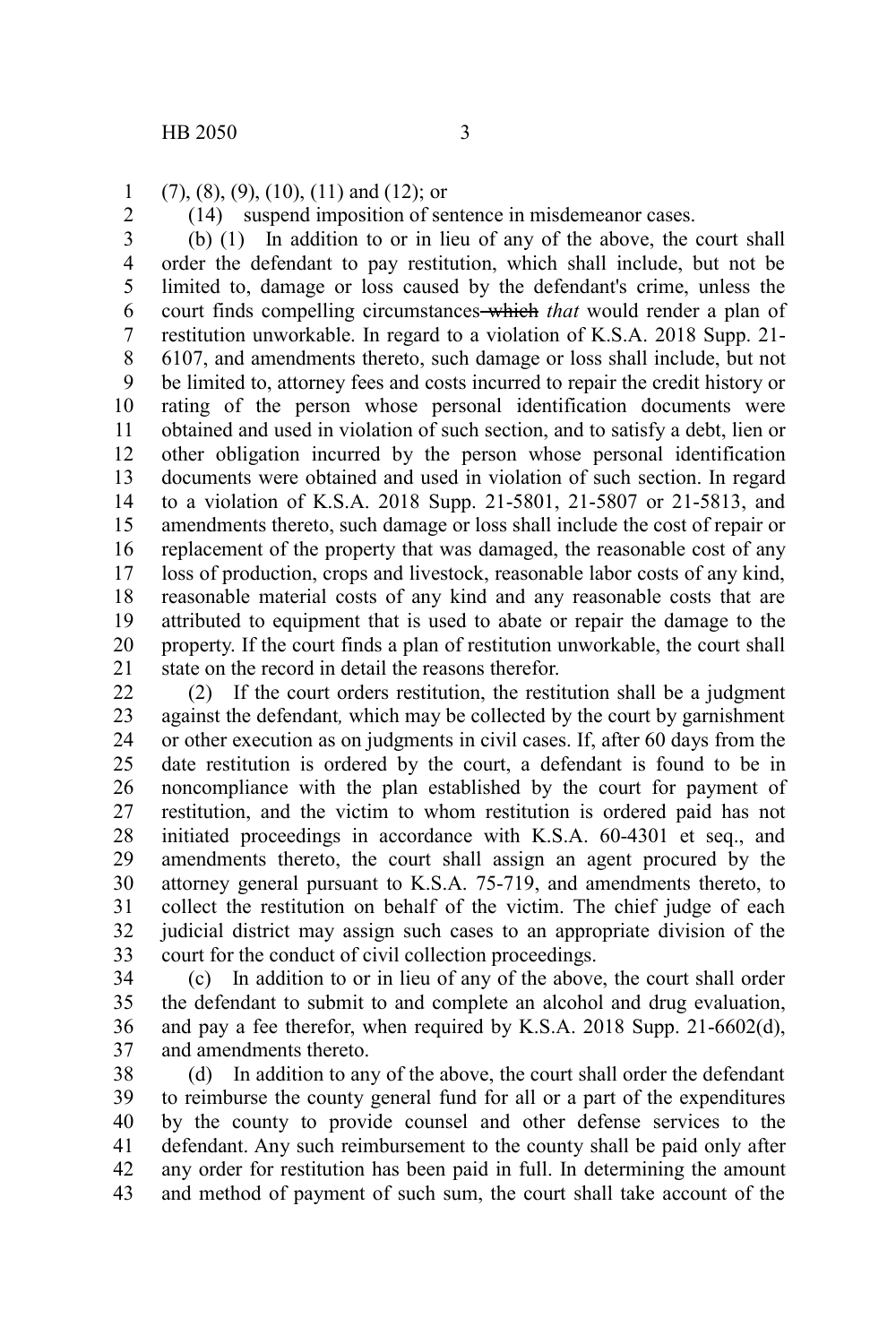financial resources of the defendant and the nature of the burden that payment of such sum will impose. A defendant who has been required to pay such sum and who is not willfully in default in the payment thereof may at any time petition the court-which *that* sentenced the defendant to waive payment of such sum or any unpaid portion thereof. If it appears to the satisfaction of the court that payment of the amount due will impose manifest hardship on the defendant or the defendant's immediate family, the court may waive payment of all or part of the amount due or modify the method of payment. 1 2 3 4 5 6 7 8 9

(e) In releasing a defendant on probation, the court shall direct that the defendant be under the supervision of a court services officer. If the court commits the defendant to the custody of the secretary of corrections or to jail, the court may specify in its order the amount of restitution to be paid and the person to whom it shall be paid if restitution is later ordered as a condition of parole, conditional release or postrelease supervision. 10 11 12 13 14 15

(f) (1) When a new felony is committed while the offender is incarcerated and serving a sentence for a felony, or while the offender is on probation, assignment to a community correctional services program, parole, conditional release or postrelease supervision for a felony, a new sentence shall be imposed consecutively pursuant to the provisions of K.S.A. 2018 Supp. 21-6606, and amendments thereto, and the court may sentence the offender to imprisonment for the new conviction, even when the new crime of conviction otherwise presumes a nonprison sentence. In this event, imposition of a prison sentence for the new crime does not constitute a departure. 16 17 18 19 20 21 22 23 24 25

(2) When a new felony is committed during a period of time-during which *when* the defendant would have been on probation, assignment to a community correctional services program, parole, conditional release or postrelease supervision for a felony had the defendant not been granted release by the court pursuant to K.S.A. 2018 Supp. 21-6608(d), and amendments thereto, or the prisoner review board pursuant to K.S.A. 22- 3717, and amendments thereto, the court may sentence the offender to imprisonment for the new conviction, even when the new crime of conviction otherwise presumes a nonprison sentence. In this event, imposition of a prison sentence for the new crime does not constitute a departure. 26 27 28 29 30 31 32 33 34 35 36

(3) When a new felony is committed while the offender is incarcerated in a juvenile correctional facility pursuant to K.S.A. 38-1671, prior to its repeal, or K.S.A. 2018 Supp. 38-2373, and amendments thereto, for an offense, which if committed by an adult would constitute the commission of a felony, upon conviction, the court shall sentence the offender to imprisonment for the new conviction, even when the new crime of conviction otherwise presumes a nonprison sentence. In this 37 38 39 40 41 42 43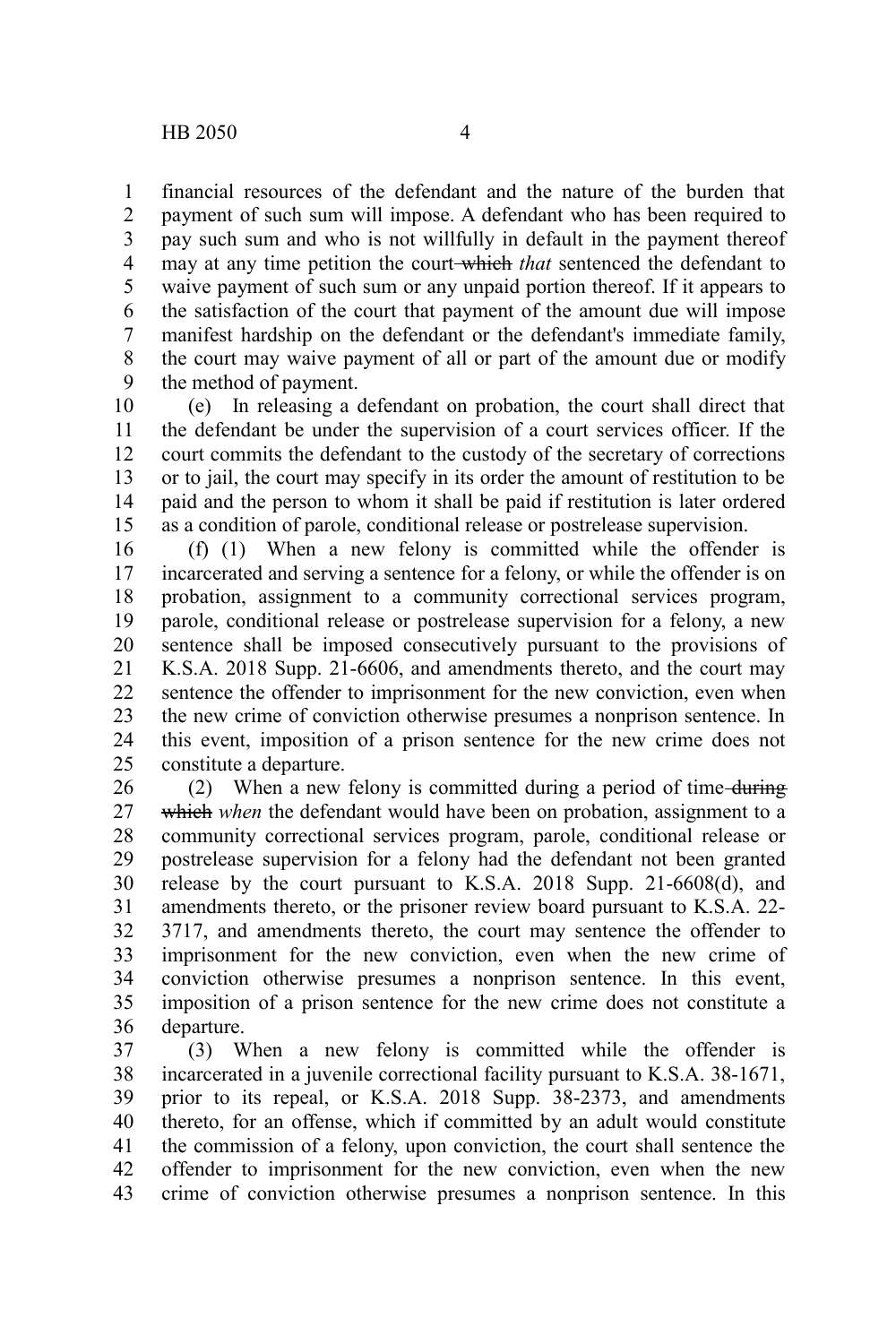event, imposition of a prison sentence for the new crime does not constitute a departure. The conviction shall operate as a full and complete discharge from any obligations, except for an order of restitution, imposed on the offender arising from the offense for which the offender was committed to a juvenile correctional facility. 1 2 3 4 5

(4) When a new felony is committed while the offender is on release for a felony pursuant to the provisions of article 28 of chapter 22 of the Kansas Statutes Annotated, and amendments thereto, or similar provisions of the laws of another jurisdiction, a new sentence may be imposed consecutively pursuant to the provisions of K.S.A. 2018 Supp. 21-6606, and amendments thereto, and the court may sentence the offender to imprisonment for the new conviction, even when the new crime of conviction otherwise presumes a nonprison sentence. In this event, imposition of a prison sentence for the new crime does not constitute a departure. 6 7 8 9 10 11 12 13 14 15

(g) Prior to imposing a dispositional departure for a defendant whose offense is classified in the presumptive nonprison grid block of either sentencing guideline grid, prior to sentencing a defendant to incarceration whose offense is classified in grid blocks 5-H, 5-I or 6-G of the sentencing guidelines grid for nondrug crimes, in grid blocks 3-E, 3-F, 3-G, 3-H or 3-I of the sentencing guidelines grid for drug crimes committed prior to July 1, 2012, or in grid blocks 4-E, 4-F, 4-G, 4-H or 4-I of the sentencing guidelines grid for drug crimes committed on or after July 1, 2012, prior to sentencing a defendant to incarceration whose offense is classified in grid blocks 4-E or 4-F of the sentencing guidelines grid for drug crimes committed prior to July 1, 2012, or in grid blocks 5-C, 5-D, 5-E or 5-F of the sentencing guidelines grid for drug crimes committed on or after July 1, 2012, and whose offense does not meet the requirements of K.S.A. 2018 Supp. 21-6824, and amendments thereto, prior to revocation of a nonprison sanction of a defendant whose offense is classified in grid blocks 4-E or 4-F of the sentencing guidelines grid for drug crimes committed prior to July 1, 2012, or in grid blocks 5-C, 5-D, 5-E or 5-F of the sentencing guidelines grid for drug crimes committed on or after July 1, 2012, and whose offense does not meet the requirements of K.S.A. 2018 Supp. 21-6824, and amendments thereto, or prior to revocation of a nonprison sanction of a defendant whose offense is classified in the presumptive nonprison grid block of either sentencing guideline grid or grid blocks 5-H, 5-I or 6-G of the sentencing guidelines grid for nondrug crimes, in grid blocks 3-E, 3-F, 3-G, 3-H or 3-I of the sentencing guidelines grid for drug crimes committed prior to July 1, 2012, or in grid blocks 4-E, 4-F, 4-G, 4-H or 4-I of the sentencing guidelines grid for drug crimes committed on or after July 1, 2012, the court shall consider placement of the defendant in the Labette correctional conservation camp, 16 17 18 19 20 21 22 23 24 25 26 27 28 29 30 31 32 33 34 35 36 37 38 39 40 41 42 43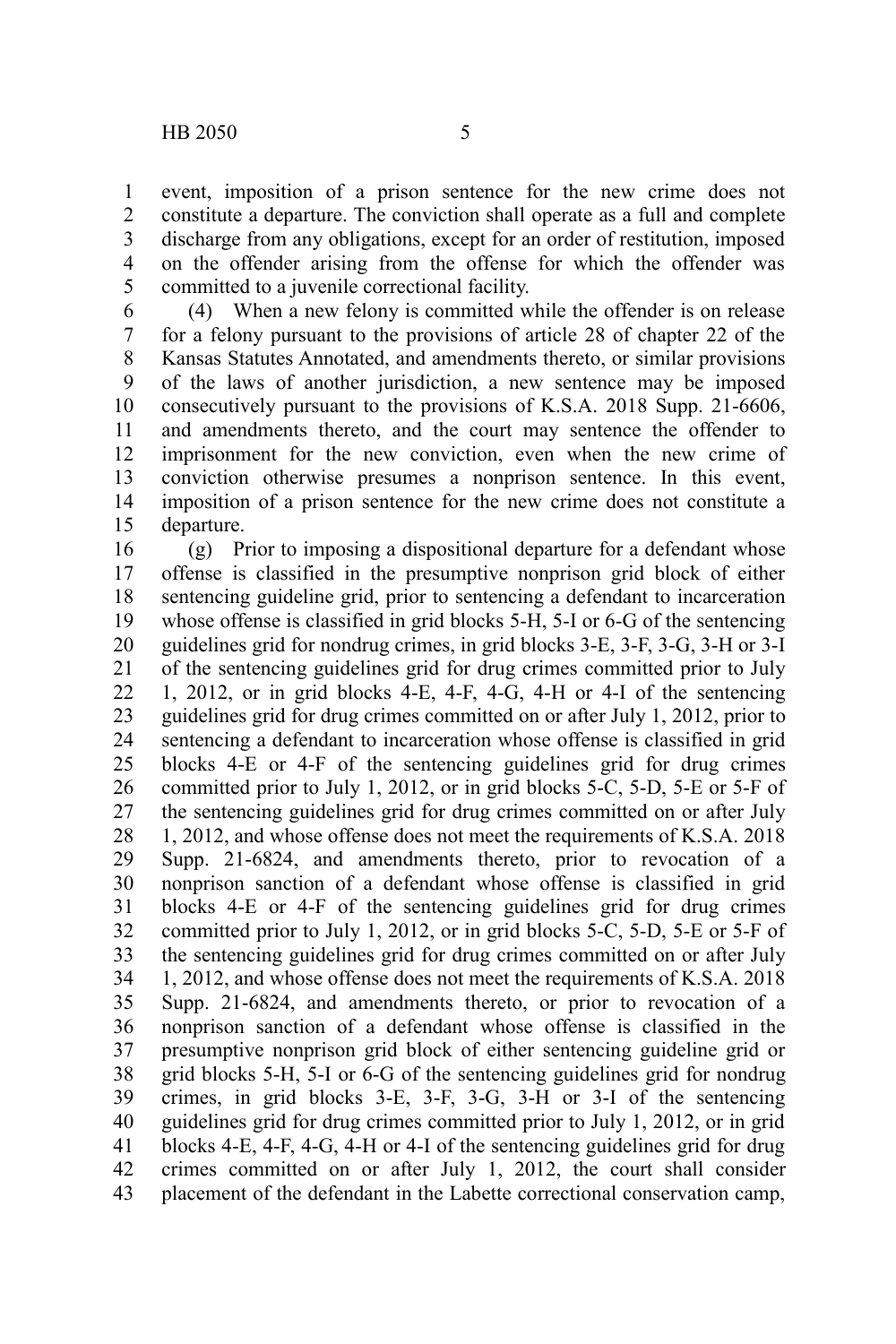conservation camps established by the secretary of corrections pursuant to K.S.A. 75-52,127, and amendments thereto, or a community intermediate sanction center. Pursuant to this subsection the defendant shall not be sentenced to imprisonment if space is available in a conservation camp or community intermediate sanction center and the defendant meets all of the conservation camp's or community intermediate sanction center's placement criteria unless the court states on the record the reasons for not placing the defendant in a conservation camp or community intermediate sanction center. 1 2 3 4 5 6 7 8 9

(h) In committing a defendant to the custody of the secretary of corrections, the court shall fix a term of confinement within the limits provided by law. In those cases where the law does not fix a term of confinement for the crime for which the defendant was convicted, the court shall fix the term of such confinement. 10 11 12 13 14

(i) In addition to any of the above, the court shall order the defendant to reimburse the state general fund for all or part of the expenditures by the state board of indigents' defense services to provide counsel and other defense services to the defendant. In determining the amount and method of payment of such sum, the court shall take account of the financial resources of the defendant and the nature of the burden that payment of such sum will impose. A defendant who has been required to pay such sum and who is not willfully in default in the payment thereof may at any time petition the court which *that* sentenced the defendant to waive payment of such sum or any unpaid portion thereof. If it appears to the satisfaction of the court that payment of the amount due will impose manifest hardship on the defendant or the defendant's immediate family, the court may waive payment of all or part of the amount due or modify the method of payment. The amount of attorney fees to be included in the court order for reimbursement shall be the amount claimed by appointed counsel on the payment voucher for indigents' defense services or the amount prescribed by the board of indigents' defense services reimbursement tables as provided in K.S.A. 22-4522, and amendments thereto, whichever is less. 15 16 17 18 19 20 21 22 23 24 25 26 27 28 29 30 31 32

(j) This section shall not deprive the court of any authority conferred by any other Kansas statute to decree a forfeiture of property, suspend or cancel a license, remove a person from office or impose any other civil penalty as a result of conviction of crime. 33 34 35 36

(k) An application for or acceptance of probation or assignment to a community correctional services program shall not constitute an acquiescence in the judgment for purpose of appeal, and any convicted person may appeal from such conviction, as provided by law, without regard to whether such person has applied for probation, suspended sentence or assignment to a community correctional services program. 37 38 39 40 41 42

(l) The secretary of corrections is authorized to make direct 43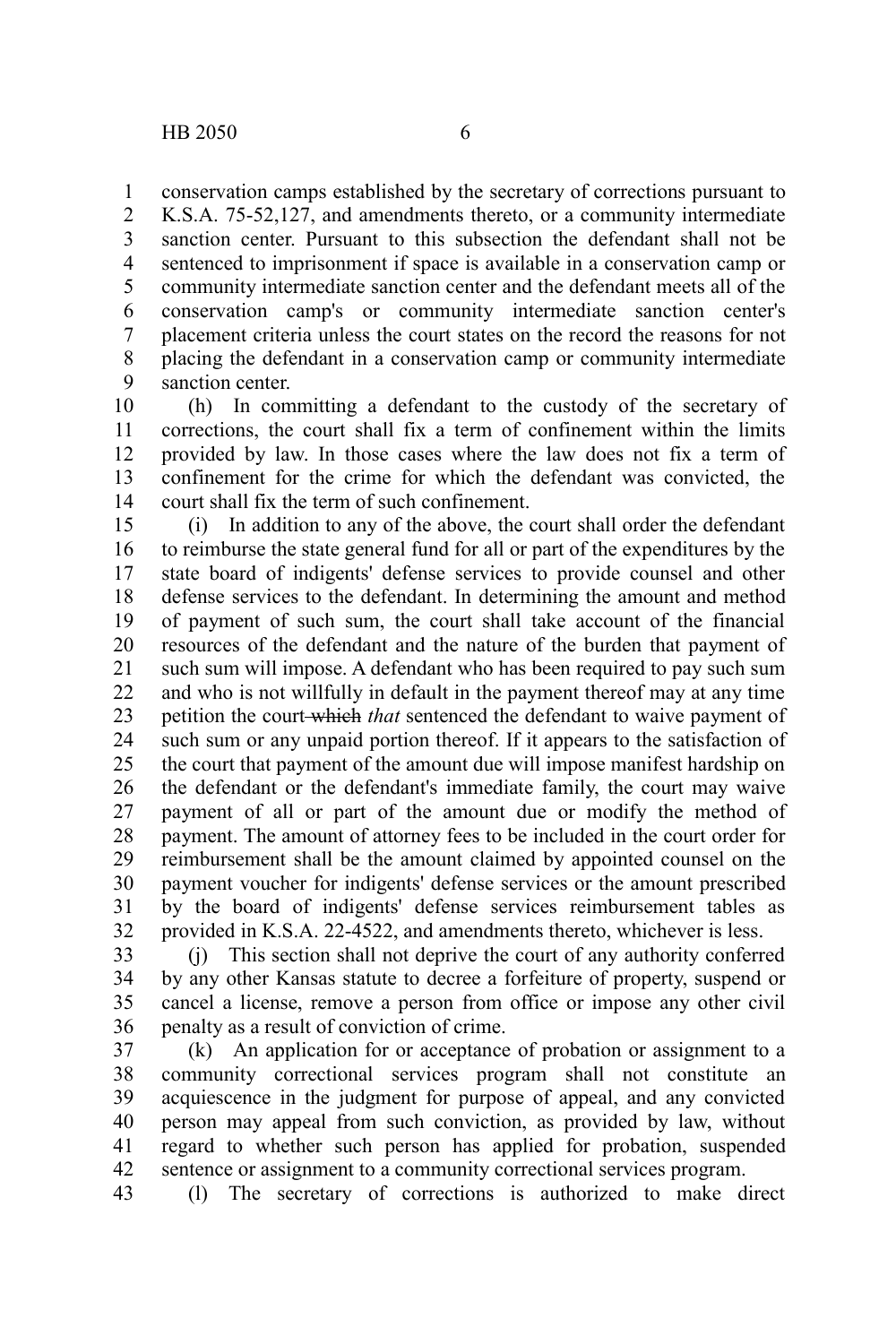placement to the Labette correctional conservation camp or a conservation camp established by the secretary pursuant to K.S.A. 75-52,127, and amendments thereto, of an inmate sentenced to the secretary's custody if the inmate: 1 2 3 4

(1) Has been sentenced to the secretary for a probation revocation, as a departure from the presumptive nonimprisonment grid block of either sentencing grid, for an offense which *that* is classified in grid blocks 5-H, 5-I or 6-G of the sentencing guidelines grid for nondrug crimes, in grid blocks 3-E, 3-F, 3-G, 3-H or 3-I of the sentencing guidelines grid for drug crimes committed prior to July 1, 2012, in grid blocks 4-E, 4-F, 4-G, 4-H or 4-I of the sentencing guidelines grid for drug crimes committed on or after July 1, 2012, or for an offense which *that* is classified in grid blocks 4-E or 4-F of the sentencing guidelines grid for drug crimes committed prior to July 1, 2012, or in grid blocks 5-C, 5-D, 5-E or 5-F of the sentencing guidelines grid for drug crimes committed on or after July 1, 2012, and such offense does not meet the requirements of K.S.A. 2018 Supp. 21-6824, and amendments thereto; and 5 6 7 8 9 10 11 12 13 14 15 16 17

18

(2) otherwise meets admission criteria of the camp.

If the inmate successfully completes a conservation camp program, the secretary of corrections shall report such completion to the sentencing court and the county or district attorney. The inmate shall then be assigned by the court to six months of follow-up supervision conducted by the appropriate community corrections services program. The court may also order that supervision continue thereafter for the length of time authorized by K.S.A. 2018 Supp. 21-6608, and amendments thereto. 19 20 21 22 23 24 25

(m) When it is provided by law that a person shall be sentenced pursuant to K.S.A. 1993 Supp. 21-4628, prior to its repeal, the provisions of this section shall not apply. 26 27 28

(n) (1) Except as provided by K.S.A. 2018 Supp. 21-6630 and 21- 6805(f), and amendments thereto, in addition to any of the above, for felony violations of K.S.A. 2018 Supp. 21-5706, and amendments thereto, the court shall require the defendant who meets the requirements established in K.S.A. 2018 Supp. 21-6824, and amendments thereto, to participate in a certified drug abuse treatment program, as provided in K.S.A. 2018 Supp. 75-52,144, and amendments thereto, including, but not limited to, an approved after-care plan. The amount of time spent participating in such program shall not be credited as service on the underlying prison sentence. 29 30 31 32 33 34 35 36 37 38

(2) If the defendant fails to participate in or has a pattern of intentional conduct that demonstrates the defendant's refusal to comply with or participate in the treatment program, as established by judicial finding, the defendant shall be subject to sanction or revocation pursuant to the provisions of K.S.A. 22-3716, and amendments thereto. If the 39 40 41 42 43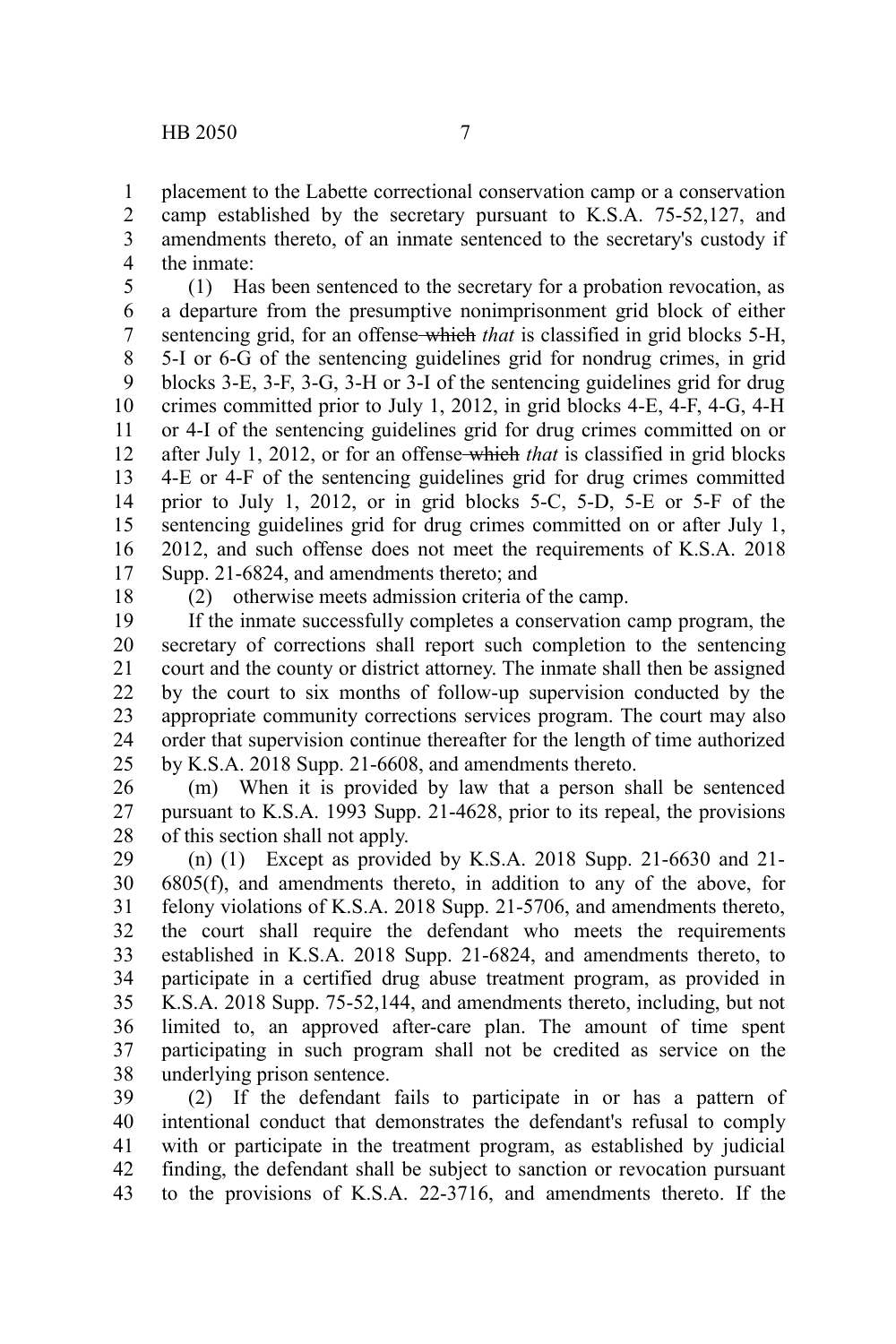defendant's probation is revoked, the defendant shall serve the underlying prison sentence as established in K.S.A. 2018 Supp. 21-6805, and amendments thereto. 1 2 3

(A) Except as provided in subsection  $(n)(2)(B)$ , for those offenders who are convicted on or after July 1, 2003, but prior to July 1, 2013, upon completion of the underlying prison sentence, the offender shall not be subject to a period of postrelease supervision. 4 5 6 7

(B) Offenders whose crime of conviction was committed on or after July 1, 2013, and whose probation is revoked pursuant to K.S.A. 22- 3716(c), and amendments thereto, or whose underlying prison term expires while serving a sanction pursuant to K.S.A. 22-3716(c)(1)(C) or (e)(1)(D), and amendments thereto, shall serve a period of postrelease supervision upon the completion of the underlying prison term. 8 9 10 11 12 13

(o) (1) Except as provided in paragraph (3), in addition to any other penalty or disposition imposed by law, upon a conviction for unlawful possession of a controlled substance or controlled substance analog in violation of K.S.A. 2018 Supp. 21-5706, and amendments thereto, in which the trier of fact makes a finding that the unlawful possession occurred while transporting the controlled substance or controlled substance analog in any vehicle upon a highway or street, the offender's driver's license or privilege to operate a motor vehicle on the streets and highways of this state shall be suspended for one year. 14 15 16 17 18 19 20 21 22

(2) Upon suspension of a license pursuant to this subsection, the court shall require the person to surrender the license to the court, which shall transmit the license to the division of motor vehicles of the department of revenue, to be retained until the period of suspension expires. At that time, the licensee may apply to the division for return of the license. If the license has expired, the person may apply for a new license, which shall be issued promptly upon payment of the proper fee and satisfaction of other conditions established by law for obtaining a license unless another suspension or revocation of the person's privilege to operate a motor vehicle is in effect. 23 24 25 26 27 28 29 30 31 32

(3) (A) In lieu of suspending the driver's license or privilege to operate a motor vehicle on the highways of this state of any person as provided in paragraph (1), the judge of the court in which such person was convicted may enter an order-which *that* places conditions on such person's privilege of operating a motor vehicle on the highways of this state, a certified copy of which such person shall be required to carry any time such person is operating a motor vehicle on the highways of this state. Any such order shall prescribe the duration of the conditions imposed, which in no event shall be for a period of more than one year. 33 34 35 36 37 38 39 40 41

(B) Upon entering an order restricting a person's license hereunder, the judge shall require such person to surrender such person's driver's 42 43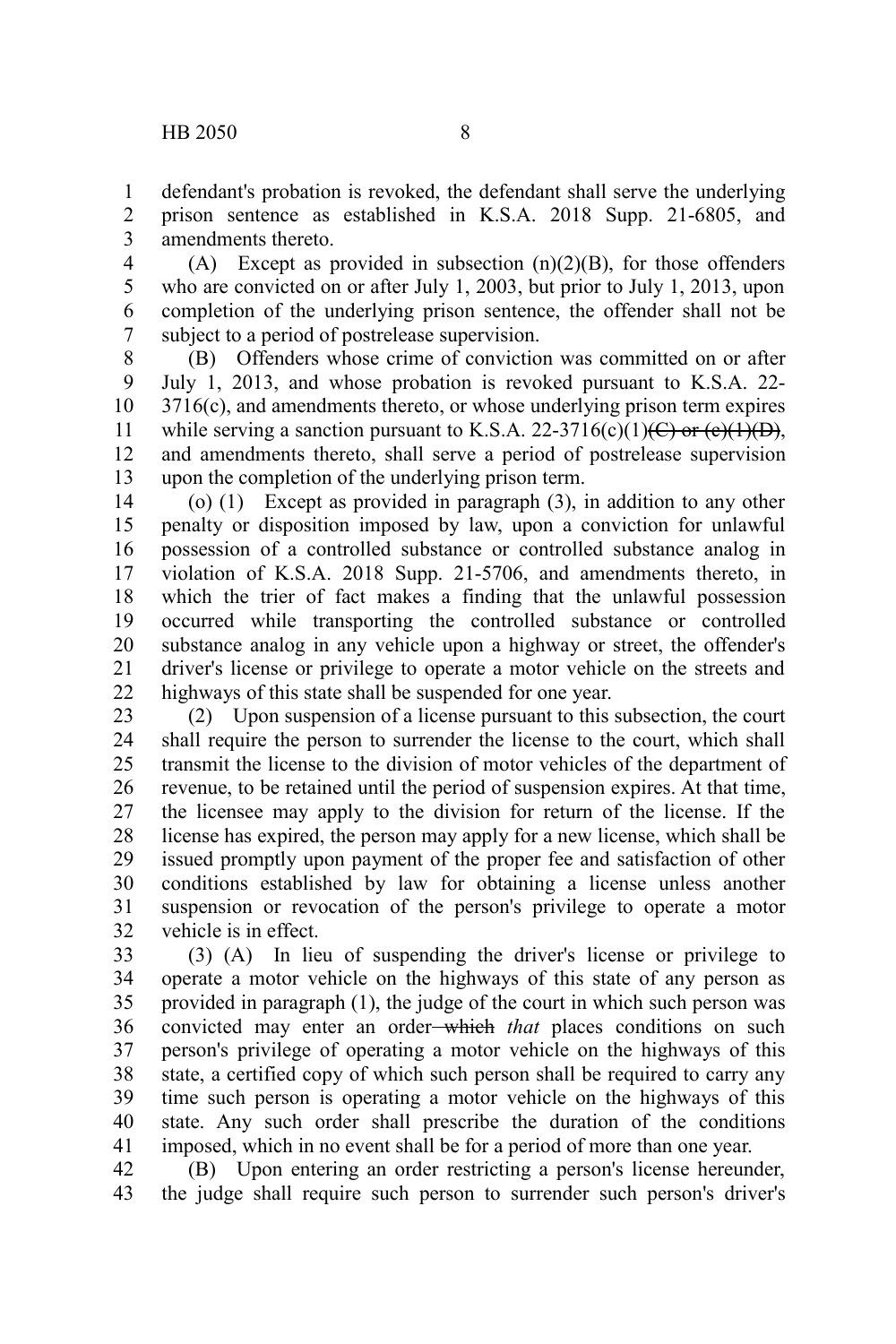license to the judge who shall cause it to be transmitted to the division of vehicles, together with a copy of the order. Upon receipt thereof, the division of vehicles shall issue without charge a driver's license*,* which shall indicate on its face that conditions have been imposed on such person's privilege of operating a motor vehicle and that a certified copy of the order imposing such conditions is required to be carried by the person for whom the license was issued any time such person is operating a motor vehicle on the highways of this state. If the person convicted is a nonresident, the judge shall cause a copy of the order to be transmitted to the division and the division shall forward a copy of it to the motor vehicle administrator of such person's state of residence. Such judge shall furnish to any person whose driver's license has had conditions imposed on it under this paragraph a copy of the order, which shall be recognized as a valid Kansas driver's license until such time as the division shall issue the restricted license provided for in this paragraph. 1 2 3 4 5 6 7 8 9 10 11 12 13 14 15

(C) Upon expiration of the period of time for which conditions are imposed pursuant to this subsection, the licensee may apply to the division for the return of the license previously surrendered by such licensee. In the event such license has expired, such person may apply to the division for a new license, which shall be issued immediately by the division upon payment of the proper fee and satisfaction of the other conditions established by law, unless such person's privilege to operate a motor vehicle on the highways of this state has been suspended or revoked prior thereto. If any person shall violate any of the conditions imposed under this paragraph, such person's driver's license or privilege to operate a motor vehicle on the highways of this state shall be revoked for a period of not less than 60 days nor more than one year by the judge of the court in which such person is convicted of violating such conditions. 16 17 18 19 20 21 22 23 24 25 26 27 28

(4) As used in this subsection, "highway" and "street" mean the same as in K.S.A. 8-1424 and 8-1473, and amendments thereto. 29 30

(p) In addition to any of the above, for any criminal offense that includes the domestic violence designation pursuant to K.S.A. 2018 Supp. 22-4616, and amendments thereto, the court shall require the defendant to: (1) Undergo a domestic violence offender assessment conducted by a certified batterer intervention program; and (2) follow all recommendations made by such program, unless otherwise ordered by the court or the department of corrections. The court may order a domestic violence offender assessment and any other evaluation prior to sentencing if the assessment or evaluation would assist the court in determining an appropriate sentence. The entity completing the assessment or evaluation shall provide the assessment or evaluation and recommendations to the court and the court shall provide the domestic violence offender assessment to any entity responsible for supervising such defendant. A 31 32 33 34 35 36 37 38 39 40 41 42 43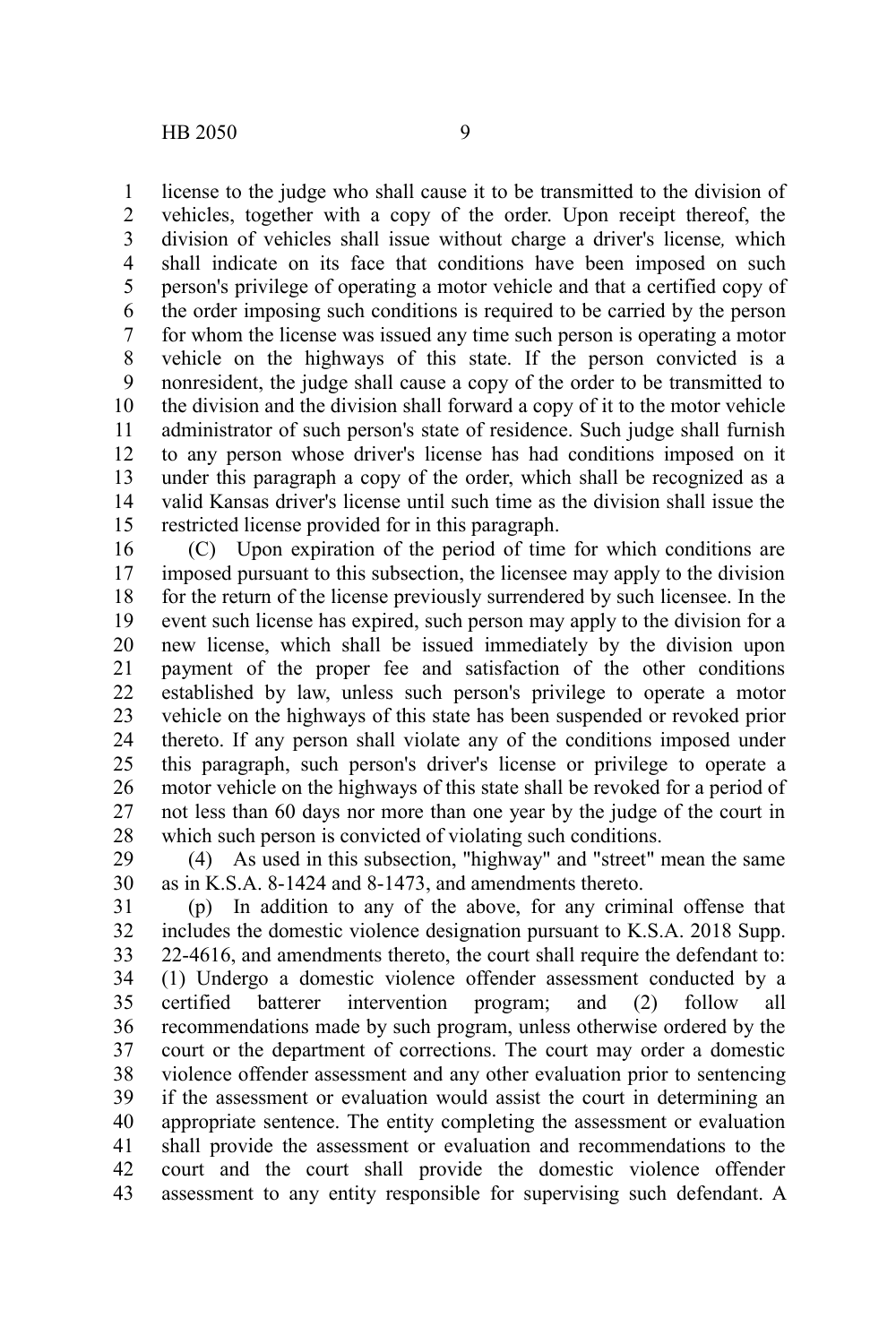defendant ordered to undergo a domestic violence offender assessment shall be required to pay for the assessment and, unless otherwise ordered by the court or the department of corrections, for completion of all recommendations. 1 2 3 4

(q) In imposing a fine, the court may authorize the payment thereof in installments. In lieu of payment of any fine imposed, the court may order that the person perform community service specified by the court. The person shall receive a credit on the fine imposed in an amount equal to \$5 for each full hour spent by the person in the specified community service. The community service ordered by the court shall be required to be performed by the later of one year after the fine is imposed or one year after release from imprisonment or jail, or by an earlier date specified by the court. If by the required date the person performs an insufficient amount of community service to reduce to zero the portion of the fine required to be paid by the person, the remaining balance shall become due on that date. If conditional reduction of any fine is rescinded by the court for any reason, then pursuant to the court's order the person may be ordered to perform community service by one year after the date of such rescission or by an earlier date specified by the court. If by the required date the person performs an insufficient amount of community service to reduce to zero the portion of the fine required to be paid by the person, the remaining balance of the fine shall become due on that date. All credits for community service shall be subject to review and approval by the court. 5 6 7 8 9 10 11 12 13 14 15 16 17 18 19 20 21 22 23

(r) In addition to any other penalty or disposition imposed by law, for any defendant sentenced to imprisonment pursuant to K.S.A. 21-4643, prior to its repeal, or K.S.A. 2018 Supp. 21-6627, and amendments thereto, for crimes committed on or after July 1, 2006, the court shall order that the defendant be electronically monitored upon release from imprisonment for the duration of the defendant's natural life and that the defendant shall reimburse the state for all or part of the cost of such monitoring as determined by the prisoner review board. 24 25 26 27 28 29 30 31

(s) Whenever the court has released the defendant on probation pursuant to subsection (a)(3), the defendant's supervising court services officer, with the concurrence of the chief court services officer, may impose the violation sanctions as provided in K.S.A.  $22-3716(c)(1)(B)$ , and amendments thereto, without further order of the court, unless: $(1)$ The court has specifically withheld this authority in its sentencing order; or 32 33 34 35 36 37

 $(2)$  the defendant, after being apprised of the right to a revocation hearing before the court pursuant to K.S.A. 22-3716(b), and amendments thereto, refuses to waive such right. 38 39 40

(t) Whenever the court has assigned the defendant to a community correctional services program pursuant to subsection (a)(4), the defendant's community corrections officer, with the concurrence of the community 41 42 43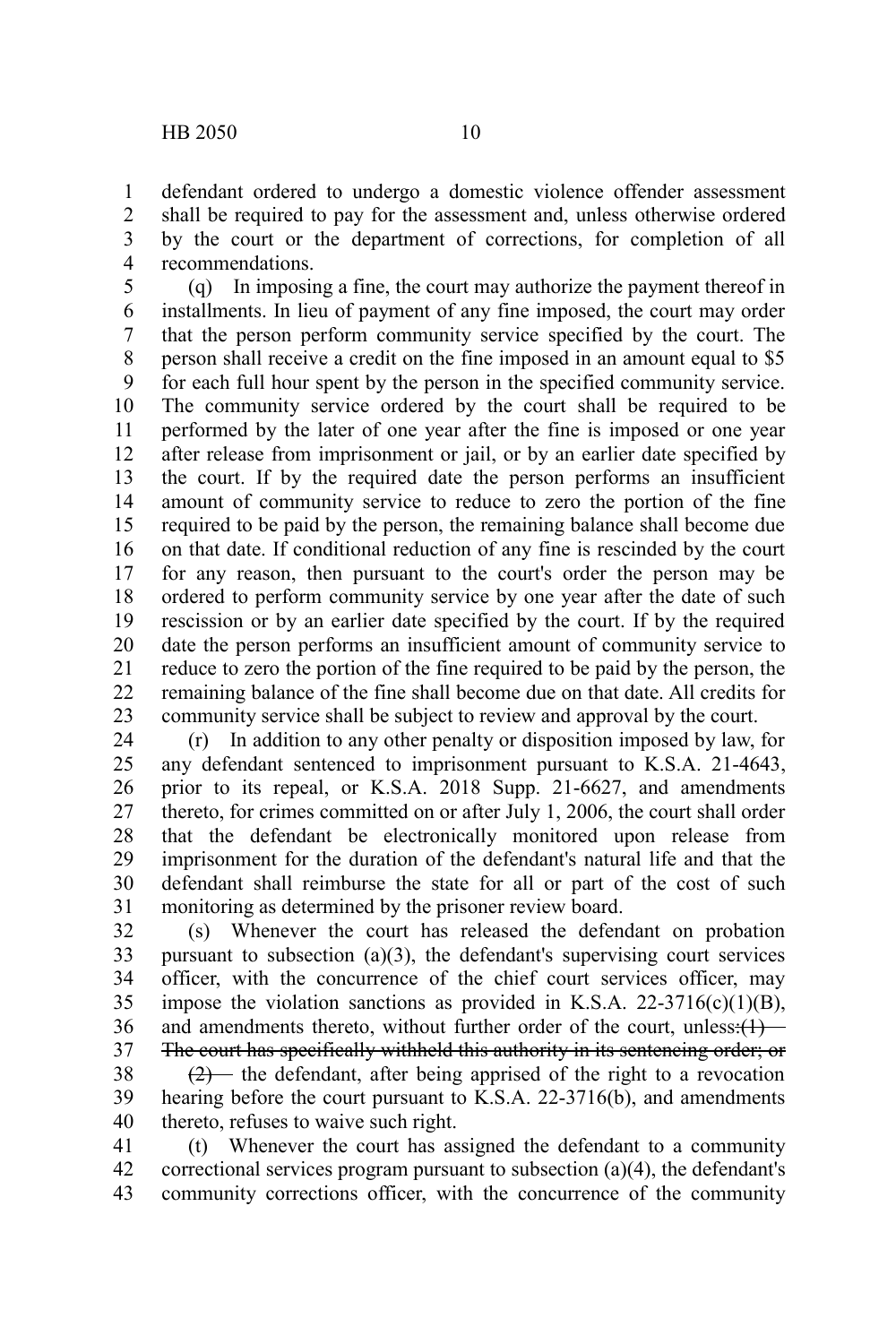corrections director, may impose the violation sanctions as provided in K.S.A. 22-3716(c)(1)(B), and amendments thereto, without further order of the court unless: 1 2 3

(1) The court has specifically withheld this authority in its sentencing order; or 4 5

 $(2)$ — the defendant, after being apprised of the right to a revocation hearing before the court pursuant to K.S.A. 22-3716(b), and amendments thereto, refuses to waive such right. 6 7 8

*(u) In addition to any of the above, the court shall authorize an additional 18 days of confinement in a county jail to be reserved for sanctions as set forth in K.S.A. 22-3716(b)(3)(B), (b)(4) or (c)(1)(B), and amendments thereto.* 9 10 11 12

Sec. 2. K.S.A. 2018 Supp. 22-3716 is hereby amended to read as follows: 22-3716. (a) At any time during probation, assignment to a community correctional services program, suspension of sentence or pursuant to subsection (e) for defendants who committed a crime prior to July 1, 1993, and at any time during which *when* a defendant is serving a nonprison sanction for a crime committed on or after July 1, 1993, or pursuant to subsection (e), the court may issue a warrant for the arrest of a defendant for violation of any of the conditions of release or assignment, a notice to appear to answer to a charge of violation or a violation of the defendant's nonprison sanction. The notice shall be personally served upon the defendant. The warrant shall authorize all officers named in the warrant to return the defendant to the custody of the court or to any certified detention facility designated by the court. Any court services officer or community correctional services officer may arrest the defendant without a warrant or may deputize any other officer with power of arrest to do so by giving the officer a written or verbal statement setting forth that the defendant has, in the judgment of the court services officer or community correctional services officer, violated the conditions of the defendant's release or a nonprison sanction. A written statement delivered to the official in charge of a county jail or other place of detention shall be sufficient warrant for the detention of the defendant. After making an arrest, the court services officer or community correctional services officer shall present to the detaining authorities a similar statement of the circumstances of violation. Provisions regarding release on bail of persons charged with a crime shall be applicable to defendants arrested under these provisions. 13 14 15 16 17 18 19 20 21 22 23 24 25 26 27 28 29 30 31 32 33 34 35 36 37 38

(b) (1) Upon arrest and detention pursuant to subsection (a), the court services officer or community correctional services officer shall immediately notify the court and shall submit in writing a report showing in what manner the defendant has violated the conditions of release or assignment or a nonprison sanction. 39 40 41 42 43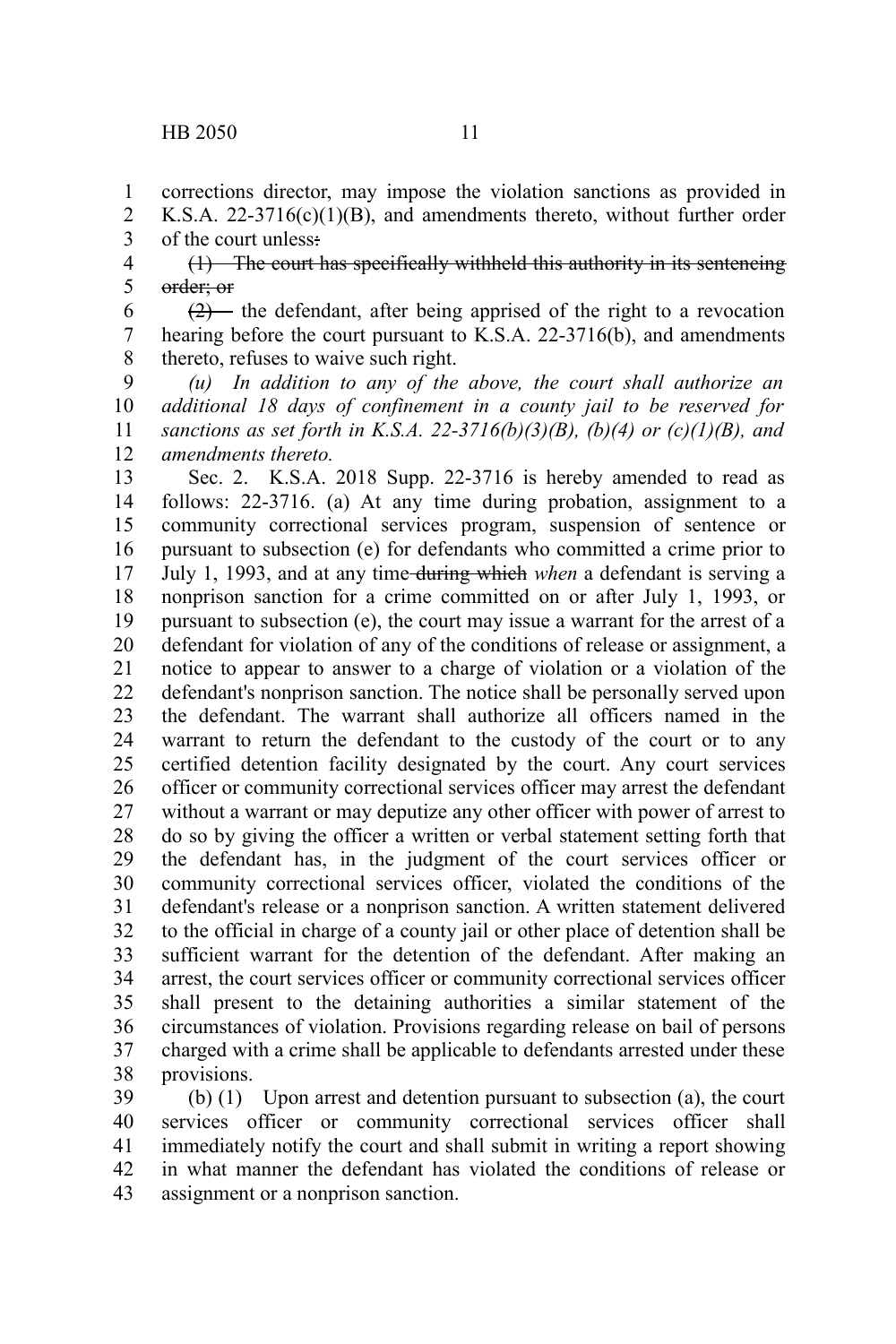(2) Unless the defendant, after being apprised of the right to a hearing by the supervising court services or community correctional services officer, waives such hearing, the court shall cause the defendant to be brought before it without unnecessary delay for a hearing on the violation charged. The hearing shall be in open court and the state shall have the burden of establishing the violation. The defendant shall have the right to be represented by counsel and shall be informed by the judge that, if the defendant is financially unable to obtain counsel, an attorney will be appointed to represent the defendant. The defendant shall have the right to present the testimony of witnesses and other evidence on the defendant's behalf. Relevant written statements made under oath may be admitted and considered by the court along with other evidence presented at the hearing. 1 2 3 4 5 6 7 8 9 10 11 12

(3) (A) Except as otherwise provided, if the original crime of conviction was a felony, other than a felony specified in K.S.A. 2018 Supp. 21-6804(i), and amendments thereto, and a violation is established, the court may impose the violation sanctions as provided in subsection (c) (1). 13 14 15 16 17

(B) Except as otherwise provided, if the original crime of conviction was a misdemeanor or a felony specified in K.S.A. 2018 Supp. 21-6804(i), and amendments thereto, and a violation is established, the court may: 18 19 20

(i) Continue or modify the probation, assignment to a community correctional services program, suspension of sentence or nonprison sanction and impose confinement in a county jail not to exceed 60 days. If an offender is serving multiple probation terms concurrently, any confinement periods imposed shall be imposed concurrently; 21 22 23 24 25

(ii) impose an intermediate sanction of confinement in a county jail, to be imposed as a two-day or three-day consecutive period. The total of all such sanctions imposed pursuant to this subparagraph and subsections *subsection* (b)(4) $(A)$  and  $(b)(4)(B)$  shall not exceed 18 total days during the term of supervision*, except as provided in subsection (h)*; or 26 27 28 29 30

(iii) revoke the probation, assignment to a community correctional services program, suspension of sentence or nonprison sanction and require the defendant to serve the sentence imposed, or any lesser sentence, and, if imposition of sentence was suspended, may impose any sentence which *that* might originally have been imposed. 31 32 33 34 35

(4) Except as otherwise provided, if the defendant waives the right to a hearing and the sentencing court has not specifically withheld the authority from court services or community correctional services to impose sanctions, the following sanctions may be imposed without further order of the court: 36 37 38 39 40

(A) If the defendant was on probation at the time of the violation, the defendant's supervising court services officer, with the concurrence of the chief court services officer, may impose an intermediate sanction of 41 42 43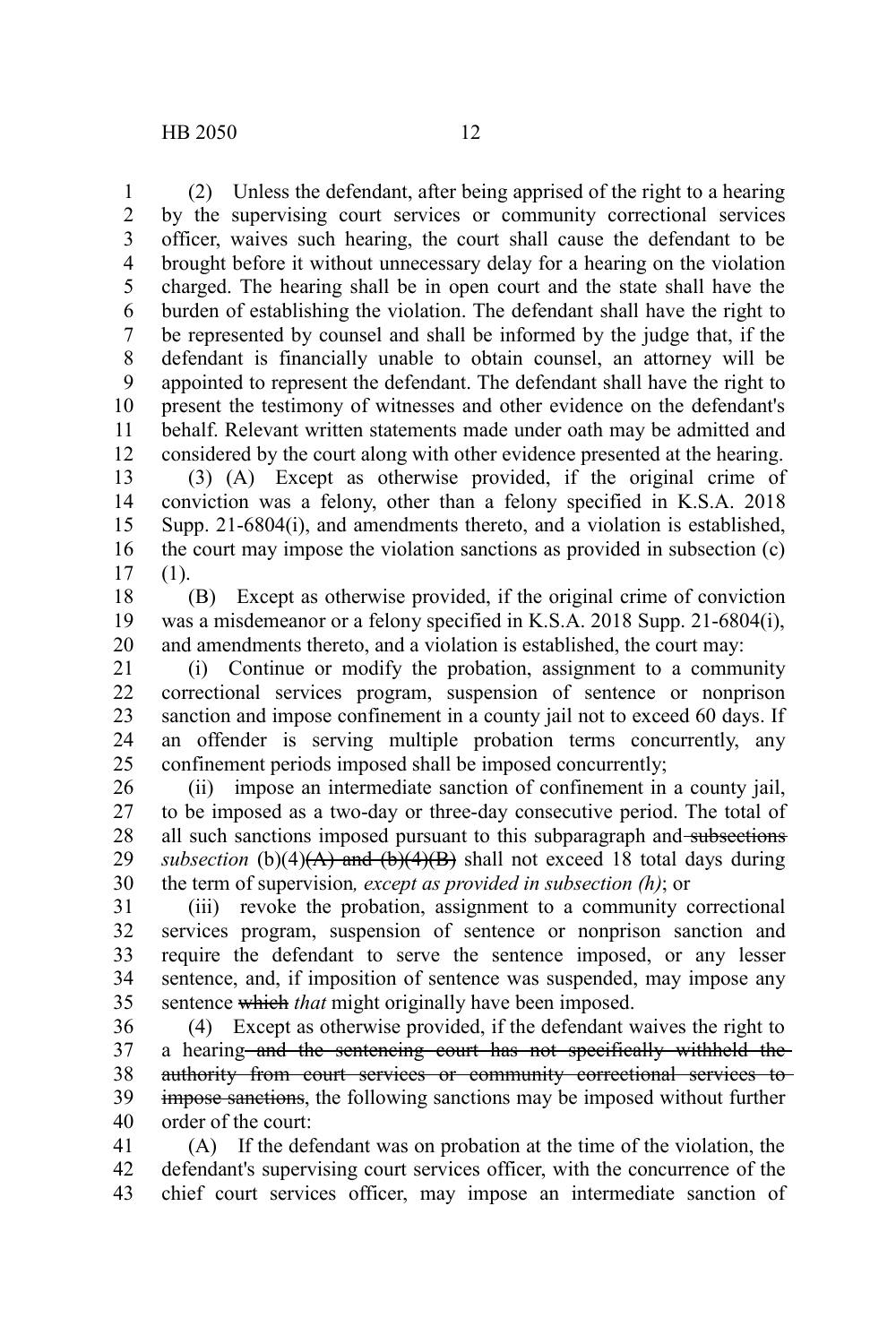confinement in a county jail, to be imposed as a two-day or three-day consecutive period. The total of all such sanctions imposed pursuant to this subparagraph and subsections  $(b)(4)(B)$  and  $(c)(1)(B)$  shall not exceed 18 total days during the term of supervision*, except as provided in subsection (h)*; and 1 2 3 4 5

(B) if the defendant was assigned to a community correctional services program at the time of the violation, the defendant's community corrections officer, with the concurrence of the community corrections director, may impose an intermediate sanction of confinement in a county jail, to be imposed as a two-day or three-day consecutive period. The total of all such sanctions imposed pursuant to this subparagraph and subsections  $(b)(4)(A)$  and  $(c)(1)(B)$  shall not exceed 18 total days during the term of supervision*, except as provided in subsection (h)*. 6 7 8 9 10 11 12 13

(c) (1) Except as otherwise provided, if the original crime of conviction was a felony, other than a felony specified in K.S.A. 2018 Supp. 21-6804(i), and amendments thereto, and a violation is established, the court may impose the following sanctions: 14 15 16 17

(A) Continuation or modification of the release conditions of the probation, assignment to a community correctional services program, suspension of sentence or nonprison sanction; 18 19 20

(B) continuation or modification of the release conditions of the probation, assignment to a community correctional services program, suspension of sentence or nonprison sanction and an intermediate sanction of confinement in a county jail to be imposed as a two-day or three-day consecutive period. The total of all such sanctions imposed pursuant to this subparagraph and subsections *subsection* (b)(4)(A) and (b)(4)(B) shall not exceed 18 total days during the term of supervision*, except as provided in subsection (h)*; 21 22 23 24 25 26 27 28

(C) if the violator already had at least one intermediate sanction imposed pursuant to subsection  $(b)(4)(A)$ ,  $(b)(4)(B)$  or  $(c)(1)(B)$  related to the crime for which the original supervision was imposed, continuation or modification of the release conditions of the probation, assignment to a community correctional services program, suspension of sentence or nonprison sanction and remanding the defendant to the custody of the secretary of corrections for a period of 120 days, subject to a reduction of up to 60 days in the discretion of the secretary *impose confinement in a county jail not to exceed 60 days*. This sanction shall not be imposed more than once during the term of supervision. The sanction imposed pursuant to this subparagraph shall begin upon pronouncement by the court and shall not be served by prior confinement credit, except as provided in subsection (c)(7)*(6)*; *or* 29 30 31 32 33 34 35 36 37 38 39 40 41

(D) if the violator already had a sanction imposed pursuant to subsection (b)(4)(A), (b)(4)(B), (c)(1)(B) or (c)(1)(C) related to the crime 42 43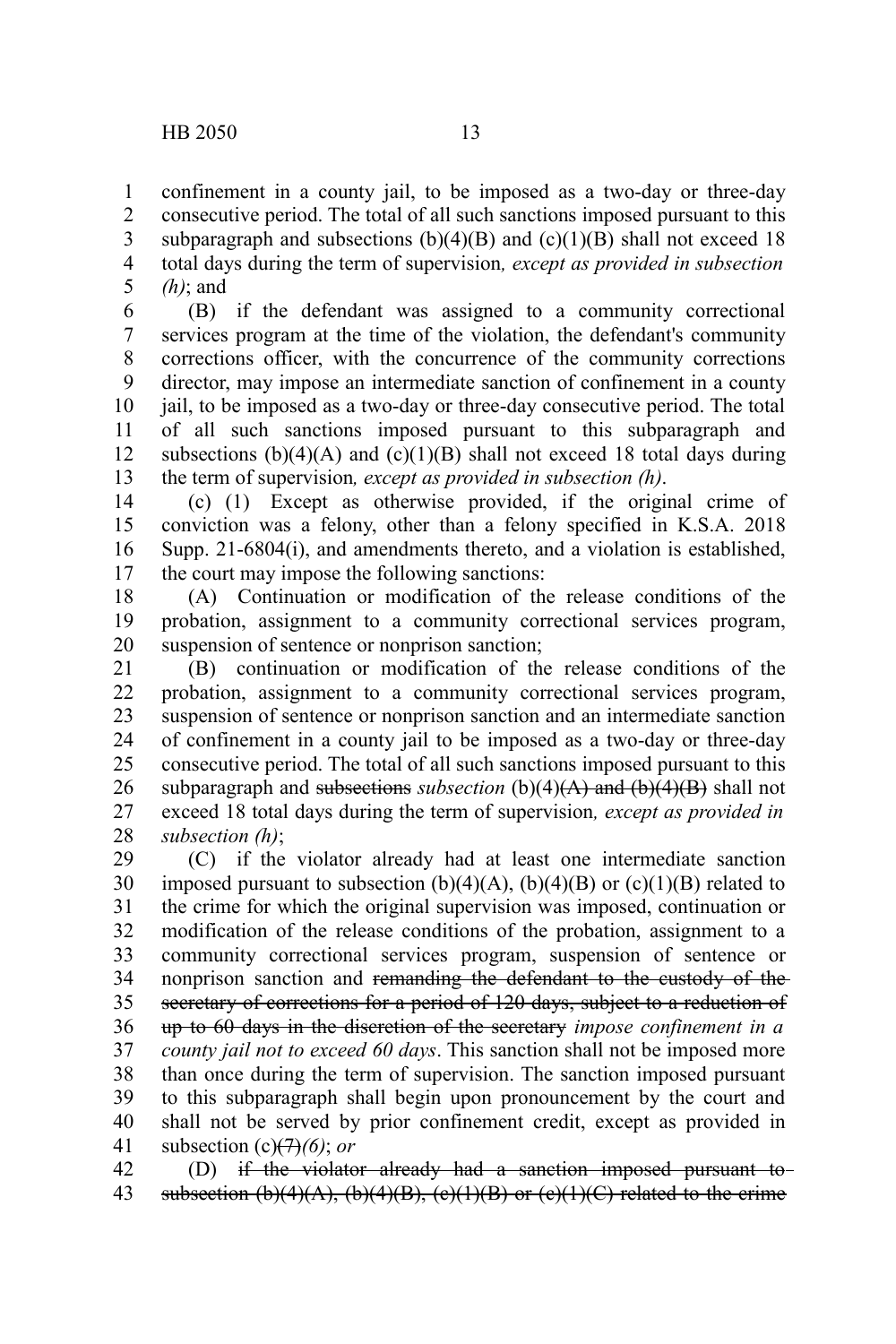for which the original supervision was imposed, continuation or 1

modification of the release conditions of the probation, assignment to a community correctional services program, suspension of sentence or nonprison sanction and remanding the defendant to the custody of the secretary of corrections for a period of 180 days, subject to a reduction of up to 90 days in the discretion of the secretary. This sanction shall not be imposed more than once during the term of supervision. The sanction imposed pursuant to this subparagraph shall begin upon pronouncement by the court and shall not be served by prior confinement credit, except as provided in subsection (e)(7); or 2 3 4 5 6 7 8 9 10

 $(E)$  if the violator already had a sanction imposed pursuant to subsection *subsections*  $(c)(1)(B)$  and  $(c)(1)(C)$  or  $(c)(1)(D)$  related to the crime for which the original supervision was imposed, revocation of the probation, assignment to a community corrections services program, suspension of sentence or nonprison sanction and requiring such violator to serve the sentence imposed, or any lesser sentence and, if imposition of sentence was suspended, imposition of any sentence which *that* might originally have been imposed. 11 12 13 14 15 16 17 18

(2) Except as otherwise provided in subsections  $(c)(3)$ ,  $(c)(8)$  and  $(c)$  $(9)$  $(7)$ , no offender for whom a violation of conditions of release or assignment or a nonprison sanction has been established as provided in this section shall be required to serve any time for the sentence imposed or which might originally have been imposed in a state facility in the custody of the secretary of corrections for such violation, unless such person has already had at least one prior assignment to a community correctional services program related to the crime for which the original sentence was imposed. 19 20 21 22 23 24 25 26 27

(3) The provisions of subsection  $(c)(2)$  shall not apply to adult felony offenders as described in K.S.A. 75-5291(a)(3), and amendments thereto. 28 29

(4) The court may require an offender for whom a violation of conditions of release or assignment or a nonprison sanction has been established as provided in this section to serve any time for the sentence imposed or which might originally have been imposed in a state facility in the custody of the secretary of corrections without a prior assignment to a community correctional services program if the court finds and sets forth with particularity the reasons for finding that the safety of the members of the public will be jeopardized or that the welfare of the inmate will not be served by such assignment to a community correctional services program. 30 31 32 33 34 35 36 37 38

(5) When a new felony is committed while the offender is on probation or assignment to a community correctional services program, the new sentence shall be imposed consecutively pursuant to the provisions of K.S.A. 2018 Supp. 21-6606, and amendments thereto, and the court may sentence the offender to imprisonment for the new conviction, even when 39 40 41 42 43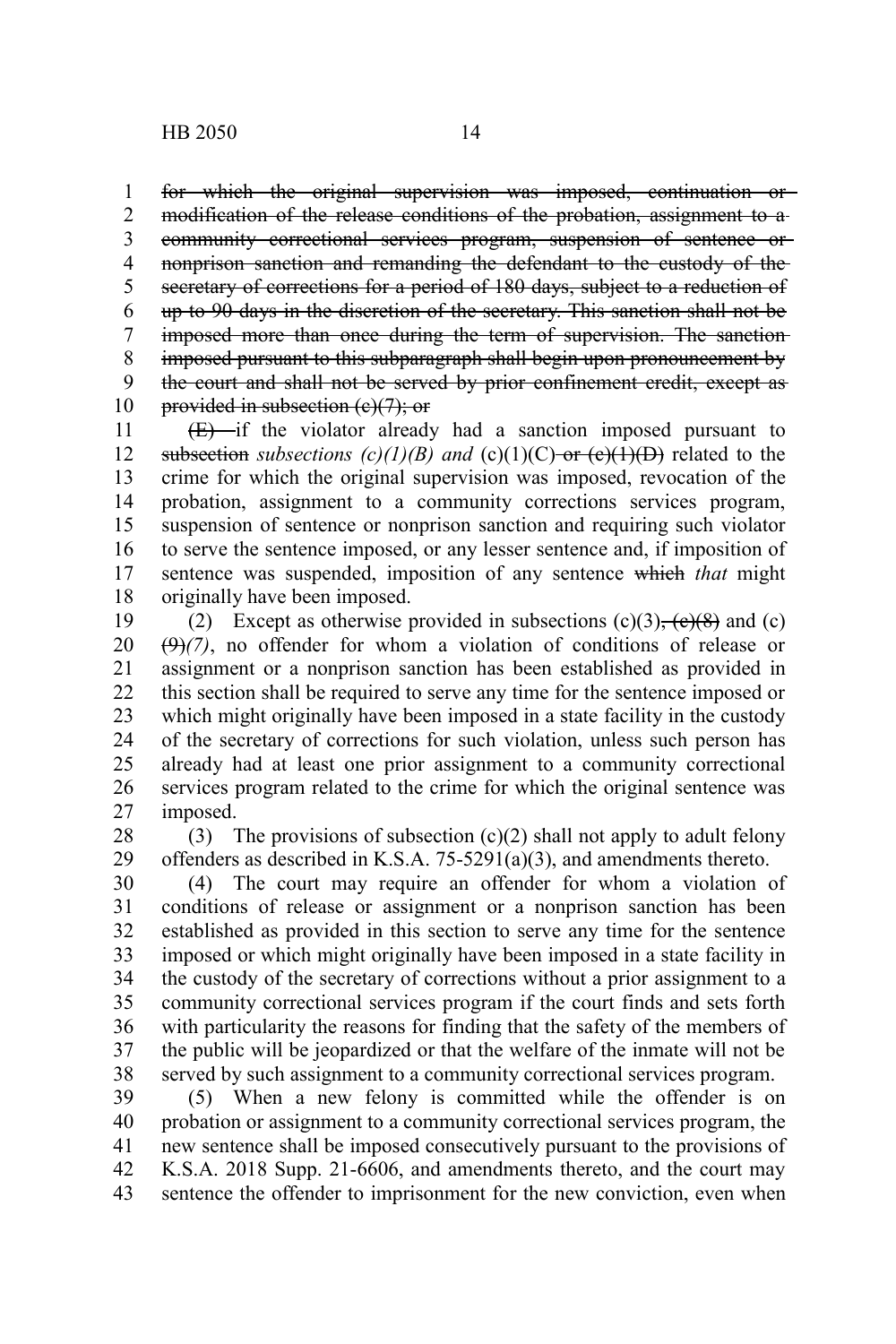the new crime of conviction otherwise presumes a nonprison sentence. In this event, imposition of a prison sentence for the new crime does not constitute a departure. 1 2 3

(6) Except as provided in subsection (f), upon completion of a violation sanction imposed pursuant to subsection  $(e)(1)(C)$  or  $(e)(1)(D)$ such offender shall return to community correctional services supervision. The sheriff shall not be responsible for the return of the offender to the county where the community correctional services supervision is assigned. 4 5 6 7 8

 $(7)$ —A violation sanction imposed pursuant to subsection (c)(1)(B), (e)  $(1)(C)$  or  $(e)(1)(D)$  shall not be longer than the amount of time remaining on the offender's underlying prison sentence. 9 10 11

 $(8)$   $(A)$  If the offender commits a new felony or misdemeanor while the offender is on probation, assignment to a community correctionalservices program, suspension of sentence or nonprison sanction, the court may revoke the probation, assignment to a community correctionalservices program, suspension of sentence or nonprison sanction of anoffender pursuant to subsection (c)(1)(E) without having previously imposed a sanction pursuant to subsection  $(e)(1)(B)$ ,  $(e)(1)(C)$  or  $(e)(1)(D)$ . 12 13 14 15 16 17 18

(B) If the offender absconds from supervision while the offender is on probation, assignment to a community correctional services program, suspension of sentence or nonprison sanction, the court may:(i) Revoke the probation, assignment to a community correctional services program, suspension of sentence or nonprison sanction of an offender pursuant to subsection (c)(1)(E) without having previously imposed a sanctionpursuant to subsection  $(e)(1)(B)$ ,  $(e)(1)(C)$  or  $(e)(1)(D)$ ; or 19 20 21 22 23 24 25

(ii) sanction the offender under subsection  $(e)(1)(A)$ ,  $(e)(1)(C)$  or  $(e)$  $(1)(D)$  without imposing a sanction under  $(e)(1)(B)$ . 26 27

(9)*(7)* The court may revoke the probation, assignment to a community correctional services program, suspension of sentence or nonprison sanction of an offender pursuant to subsection  $(c)(1)$ ( $\overline{E}$ ) without having previously imposed a sanction pursuant to subsection  $(c)(1)(B)$ ,  $(c)$  $(1)(C)$  or  $(e)(1)(D)$  if: 28 29 30 31 32

(A) The court finds and sets forth with particularity the reasons for finding that the safety of members of the public will be jeopardized or that the welfare of the offender will not be served by such sanction; or 33 34 35

(B) the probation, assignment to a community correctional services program, suspension of sentence or nonprison sanction was originally granted as the result of a dispositional departure granted by the sentencing court pursuant to K.S.A. 2018 Supp. 21-6815, and amendments thereto*;* 36 37 38 39

*(C) the offender commits a new felony or misdemeanor while the offender is on probation, assignment to a community correctional services program, suspension of sentence or nonprison sanction; or* 40 41 42

*(D) the offender absconds from supervision while the offender is on* 43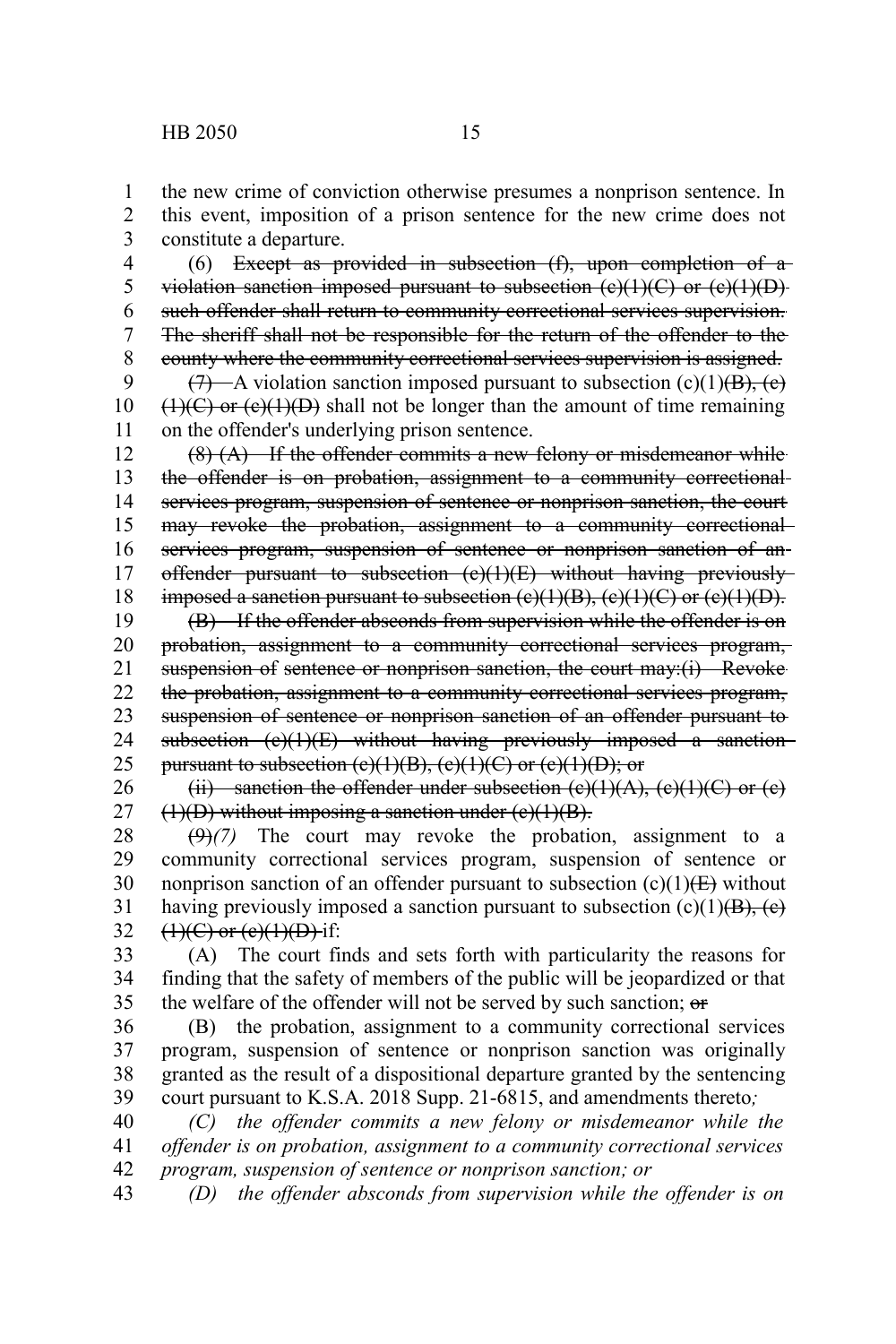*probation, assignment to a community correctional services program, suspension of sentence or nonprison sanction*. 1 2

 $(10)(8)$  If an offender is serving multiple probation terms concurrently, any violation sanctions imposed pursuant to subsection  $(c)(1)$  $(B)$ ,  $(c)(1)(C)$  or  $(c)(1)(D)$ , or any sanction imposed pursuant to subsection (c)(11)*(9)*, shall be imposed concurrently. 3 4 5 6

(11)*(9)* If the original crime of conviction was a felony, except for violations of K.S.A. 8-1567 or 8-2,144, and amendments thereto, and the court makes a finding that the offender has committed one or more violations of the release conditions of the probation, assignment to a community correctional services program, suspension of sentence or nonprison sanction, the court may impose confinement in a county jail not to exceed 60 days upon each such finding. Such confinement is separate and distinct from the violation sanctions provided in subsection  $(c)(1)(B)$ ,  $(e)(1)(C)$ ,  $(e)(1)(D)$  and  $(e)(1)(E)$  and shall not be imposed at the same time as any such violation sanction. 7 8 9 10 11 12 13 14 15 16

(12)*(10)* The violation sanctions provided in this subsection shall apply to any violation of conditions of release or assignment or a nonprison sanction occurring on and after July 1, 2013, regardless of when the offender was sentenced for the original crime or committed the original crime for which sentenced. 17 18 19 20 21

(d) A defendant who is on probation, assigned to a community correctional services program, under suspension of sentence or serving a nonprison sanction and for whose return a warrant has been issued by the court shall be considered a fugitive from justice if it is found that the warrant cannot be served. If it appears that the defendant has violated the provisions of the defendant's release or assignment or a nonprison sanction, the court shall determine whether the time from the issuing of the warrant to the date of the defendant's arrest, or any part of it, shall be counted as time served on probation, assignment to a community correctional services program, suspended sentence or pursuant to a nonprison sanction. 22 23 24 25 26 27 28 29 30 31 32

(e) The court shall have 30 days following the date probation, assignment to a community correctional service program, suspension of sentence or a nonprison sanction was to end to issue a warrant for the arrest or notice to appear for the defendant to answer a charge of a violation of the conditions of probation, assignment to a community correctional service program, suspension of sentence or a nonprison sanction. 33 34 35 36 37 38 39

(f) For crimes committed on and after July 1, 2013, a felony offender whose nonprison sanction is revoked pursuant to subsection (c) or whose underlying prison term expires while serving a sanction pursuant to subsection (c)(1)(C) or (e)(1)(D) shall serve a period of postrelease 40 41 42 43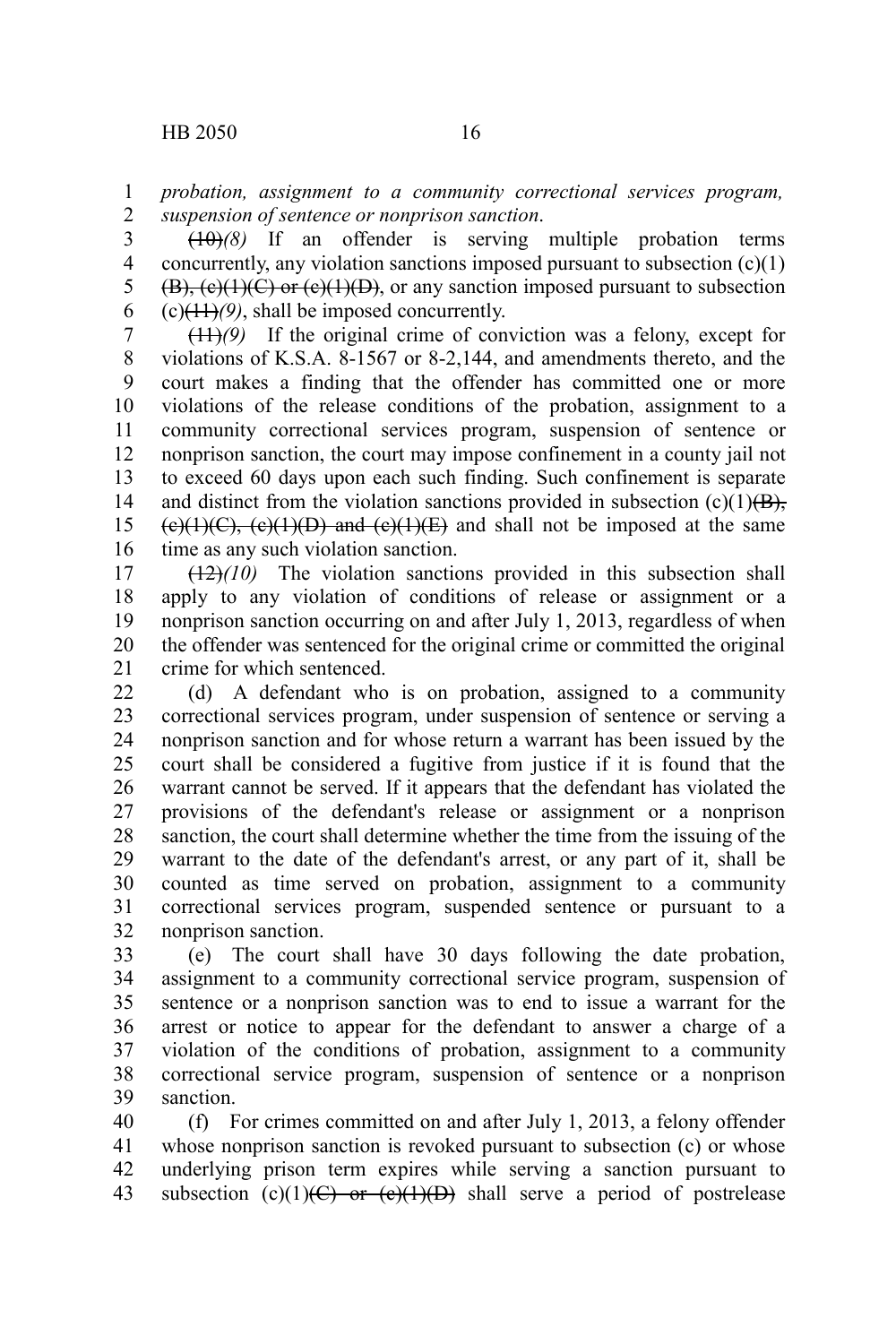supervision upon the completion of the prison portion of the underlying sentence. 1 2

(g) Offenders who have been sentenced pursuant to K.S.A. 2018 Supp. 21-6824, and amendments thereto, and who subsequently violate a condition of the drug and alcohol abuse treatment program shall be subject to an additional nonprison sanction for any such subsequent violation. Such nonprison sanctions shall include, but not be limited to, up to 60 days in a county jail, fines, community service, intensified treatment, house arrest and electronic monitoring. 3 4 5 6 7 8 9

*(h) If the court continues or modifies the probation, assignment to a community correctional services program, suspension of sentence or nonprison sanction, pursuant to subsection (b) or (c), the court shall authorize an additional 18 days of sanction time in a county jail to be reserved for sanctions as set forth in subsection (b)(3), (b)(4) or (c)(1).* 10 11 12 13 14

Sec. 3. K.S.A. 2018 Supp. 22-3717 is hereby amended to read as follows: 22-3717. (a) Except as otherwise provided by this section; K.S.A. 1993 Supp. 21-4628, prior to its repeal; K.S.A. 21-4624, 21-4635 through 21-4638 and 21-4642, prior to their repeal; K.S.A. 2018 Supp. 21-6617, 21-6620, 21-6623, 21-6624, 21-6625 and 21-6626, and amendments thereto; and K.S.A. 8-1567, and amendments thereto; an inmate, including an inmate sentenced pursuant to K.S.A. 21-4618, prior to its repeal, or K.S.A. 2018 Supp. 21-6707, and amendments thereto, shall be eligible for parole after serving the entire minimum sentence imposed by the court, less good time credits. 15 16 17 18 19 20 21 22 23 24

(b) (1) An inmate sentenced to imprisonment for life without the possibility of parole pursuant to K.S.A. 2018 Supp. 21-6617, and amendments thereto, shall not be eligible for parole. 25 26 27

(2) Except as provided by K.S.A. 21-4635 through 21-4638, prior to their repeal, and K.S.A. 2018 Supp. 21-6620, 21-6623, 21-6624 and 21- 6625, and amendments thereto, an inmate sentenced to imprisonment for the crime of: (A) Capital murder committed on or after July 1, 1994, shall be eligible for parole after serving 25 years of confinement, without deduction of any good time credits; (B) murder in the first degree based upon a finding of premeditated murder committed on or after July 1, 1994, but prior to July 1, 2014, shall be eligible for parole after serving 25 years of confinement, without deduction of any good time credits; and (C) murder in the first degree as described in K.S.A. 2018 Supp. 21-5402(a) (2), and amendments thereto, committed on or after July 1, 2014, shall be eligible for parole after serving 25 years of confinement, without deduction of any good time credits. 28 29 30 31 32 33 34 35 36 37 38 39 40

(3) Except as provided by subsections  $(b)(1)$ ,  $(b)(2)$  and  $(b)(5)$ , K.S.A. 1993 Supp. 21-4628, prior to its repeal, K.S.A. 21-4635 through 21-4638, prior to their repeal, and K.S.A. 2018 Supp. 21-6620, 21-6623, 41 42 43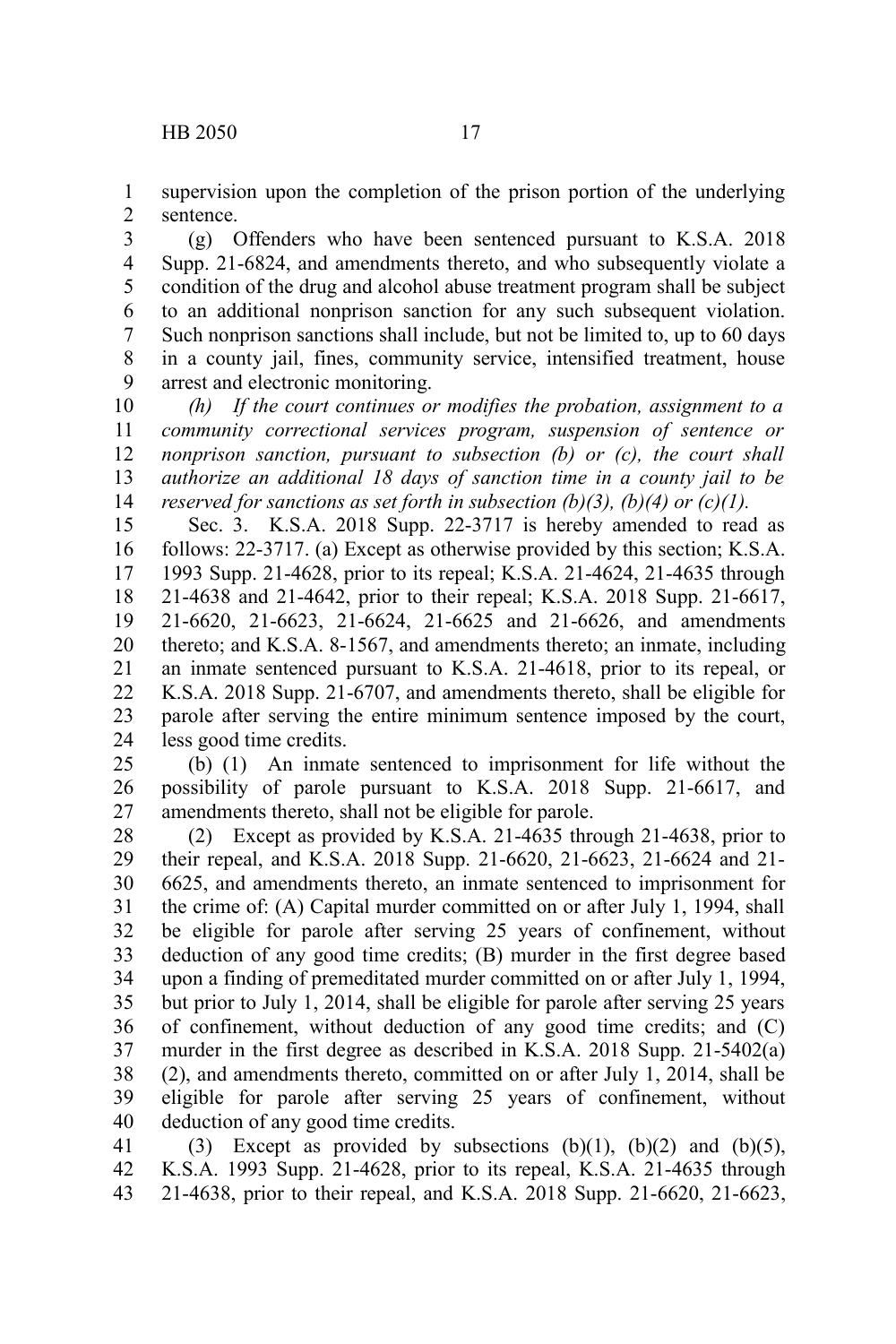21-6624 and 21-6625, and amendments thereto, an inmate sentenced to imprisonment for an off-grid offense committed on or after July 1, 1993, but prior to July 1, 1999, shall be eligible for parole after serving 15 years of confinement, without deduction of any good time credits and an inmate sentenced to imprisonment for an off-grid offense committed on or after July 1, 1999, shall be eligible for parole after serving 20 years of confinement without deduction of any good time credits. 1 2 3 4 5 6 7

(4) Except as provided by K.S.A. 1993 Supp. 21-4628, prior to its repeal, an inmate sentenced for a class A felony committed before July 1, 1993, including an inmate sentenced pursuant to K.S.A. 21-4618, prior to its repeal, or K.S.A. 2018 Supp. 21-6707, and amendments thereto, shall be eligible for parole after serving 15 years of confinement, without deduction of any good time credits. 8 9 10 11 12 13

(5) An inmate sentenced to imprisonment for a violation of K.S.A. 21-3402(a), prior to its repeal, committed on or after July 1, 1996, but prior to July 1, 1999, shall be eligible for parole after serving 10 years of confinement without deduction of any good time credits. 14 15 16 17

(6) An inmate sentenced to imprisonment pursuant to K.S.A. 21- 4643, prior to its repeal, or K.S.A. 2018 Supp. 21-6627, and amendments thereto, committed on or after July 1, 2006, shall be eligible for parole after serving the mandatory term of imprisonment without deduction of any good time credits. 18 19 20 21 22

(c) (1) Except as provided in subsection (e), if an inmate is sentenced to imprisonment for more than one crime and the sentences run consecutively, the inmate shall be eligible for parole after serving the total of: 23 24 25 26

(A) The aggregate minimum sentences, as determined pursuant to K.S.A. 21-4608, prior to its repeal, or K.S.A. 2018 Supp. 21-6606, and amendments thereto, less good time credits for those crimes which are not class A felonies; and 27 28 29 30

(B) an additional 15 years, without deduction of good time credits, for each crime which is a class A felony. 31 32

(2) If an inmate is sentenced to imprisonment pursuant to K.S.A. 21- 4643, prior to its repeal, or K.S.A. 2018 Supp. 21-6627, and amendments thereto, for crimes committed on or after July 1, 2006, the inmate shall be eligible for parole after serving the mandatory term of imprisonment. 33 34 35 36

(d) (1) Persons sentenced for crimes, other than off-grid crimes, committed on or after July 1, 1993, or persons subject to subparagraph (G), will not be eligible for parole, but will be released to a mandatory period of postrelease supervision upon completion of the prison portion of their sentence as follows: 37 38 39 40 41

(A) Except as provided in subparagraphs (D) and (E), persons sentenced for nondrug severity levels 1 through 4 crimes, drug severity 42 43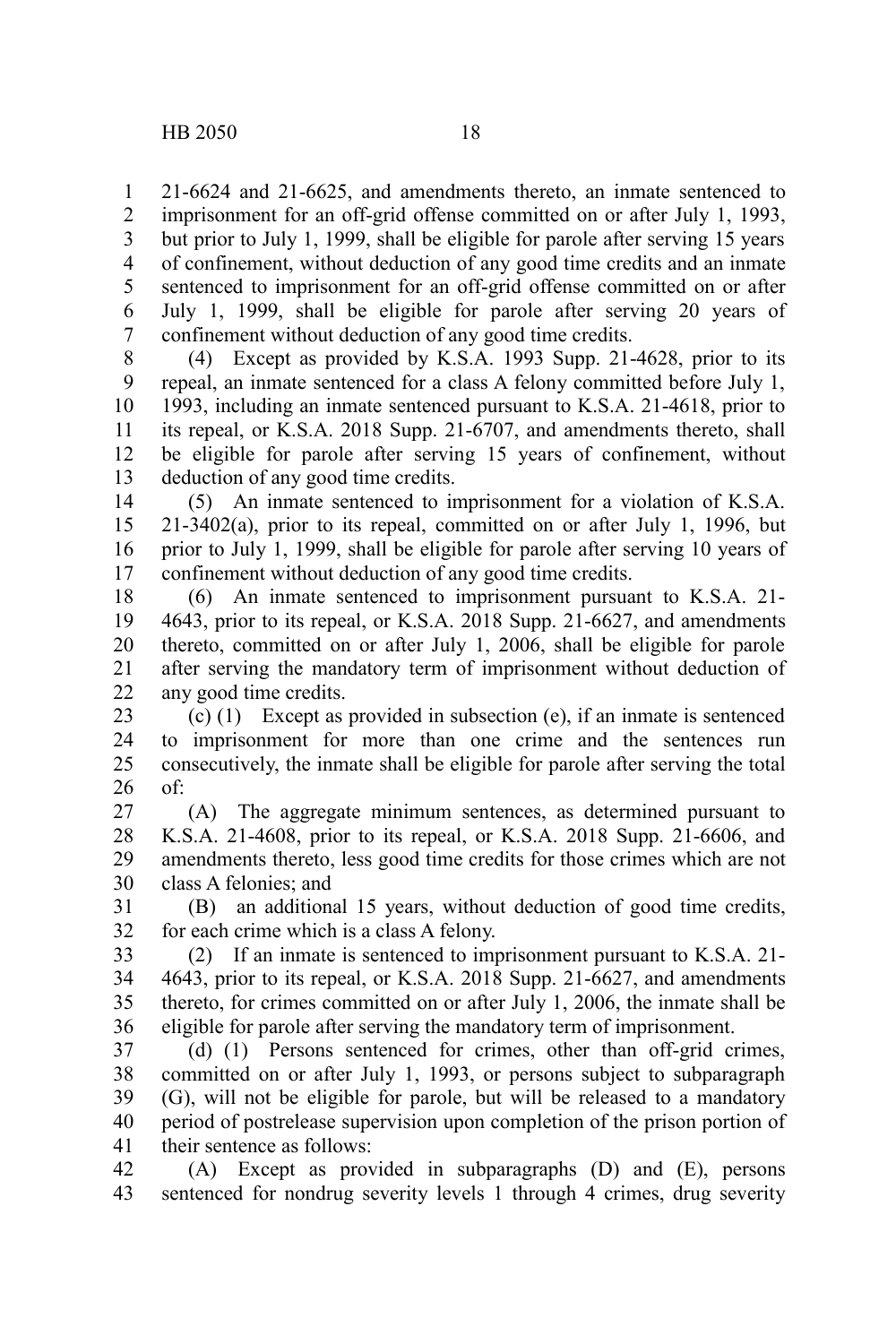levels 1 and 2 crimes committed on or after July 1, 1993, but prior to July 1, 2012, and drug severity levels 1, 2 and 3 crimes committed on or after July 1, 2012, must serve 36 months on postrelease supervision. 1 2 3

(B) Except as provided in subparagraphs (D) and (E), persons sentenced for nondrug severity levels 5 and 6 crimes, drug severity level 3 crimes committed on or after July 1, 1993, but prior to July 1, 2012, and drug severity level 4 crimes committed on or after July 1, 2012, must serve 24 months on postrelease supervision. 4 5 6 7 8

(C) Except as provided in subparagraphs (D) and (E), persons sentenced for nondrug severity levels 7 through 10 crimes, drug severity level 4 crimes committed on or after July 1, 1993, but prior to July 1, 2012, and drug severity level 5 crimes committed on or after July 1, 2012, must serve 12 months on postrelease supervision. 9 10 11 12 13

(D) Persons sentenced to a term of imprisonment that includes a sentence for a sexually violent crime as defined in K.S.A. 22-3717, and amendments thereto, committed on or after July 1, 1993, but prior to July 1, 2006, a sexually motivated crime in which the offender has been ordered to register pursuant to K.S.A.  $22-3717(d)(1)(D)(vii)$ , and amendments thereto, electronic solicitation, K.S.A. 21-3523, prior to its repeal, or K.S.A. 2018 Supp. 21-5509, and amendments thereto, or unlawful sexual relations, K.S.A. 21-3520, prior to its repeal, or K.S.A. 2018 Supp. 21-5512, and amendments thereto, shall serve the period of postrelease supervision as provided in subsections  $(d)(1)(A)$ ,  $(d)(1)(B)$  or  $(d)(1)(C)$ , plus the amount of good time and program credit earned and retained pursuant to K.S.A. 21-4722, prior to its repeal, or K.S.A. 2018 Supp. 21-6821, and amendments thereto, on postrelease supervision. 14 15 16 17 18 19 20 21 22 23 24 25 26

(i) If the sentencing judge finds substantial and compelling reasons to impose a departure based upon a finding that the current crime of conviction was sexually motivated, departure may be imposed to extend the postrelease supervision to a period of up to 60 months. 27 28 29 30

(ii) If the sentencing judge departs from the presumptive postrelease supervision period, the judge shall state on the record at the time of sentencing the substantial and compelling reasons for the departure. Departures in this section are subject to appeal pursuant to K.S.A. 21- 4721, prior to its repeal, or K.S.A. 2018 Supp. 21-6820, and amendments thereto. 31 32 33 34 35 36

(iii) In determining whether substantial and compelling reasons exist, the court shall consider: 37 38

(a) Written briefs or oral arguments submitted by either the defendant or the state; 39 40

(b) any evidence received during the proceeding;

41

(c) the presentence report, the victim's impact statement and any psychological evaluation as ordered by the court pursuant to K.S.A. 21- 42 43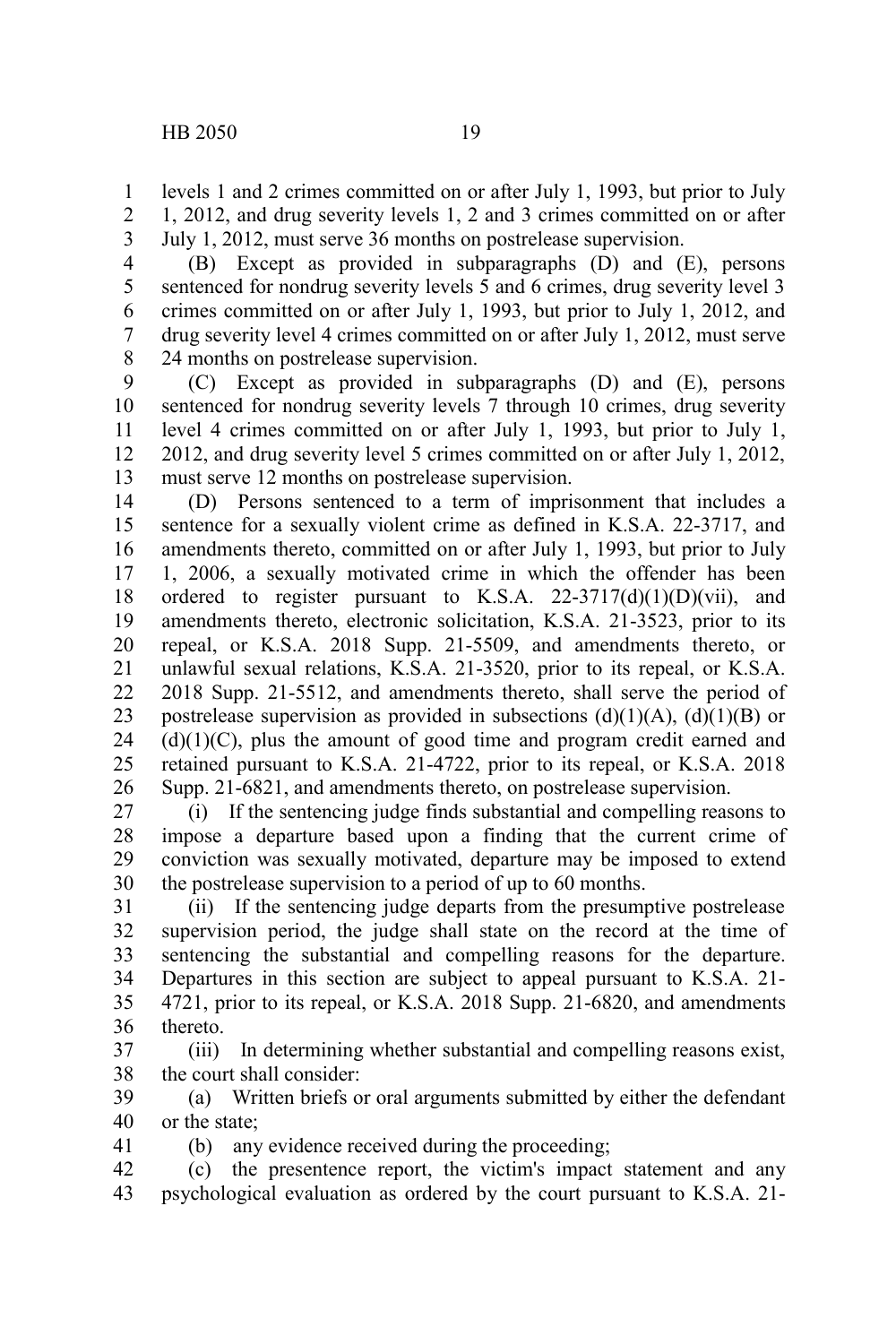4714(e), prior to its repeal, or K.S.A. 2018 Supp. 21-6813(e), and amendments thereto; and 1 2

3

(d) any other evidence the court finds trustworthy and reliable.

(iv) The sentencing judge may order that a psychological evaluation be prepared and the recommended programming be completed by the offender. The department of corrections or the prisoner review board shall ensure that court ordered sex offender treatment be carried out. 4 5 6 7

(v) In carrying out the provisions of subsection  $(d)(1)(D)$ , the court shall refer to K.S.A. 21-4718, prior to its repeal, or K.S.A. 2018 Supp. 21- 6817, and amendments thereto. 8 9 10

(vi) Upon petition and payment of any restitution ordered pursuant to K.S.A. 2018 Supp. 21-6604, and amendments thereto, the prisoner review board may provide for early discharge from the postrelease supervision period imposed pursuant to subsection  $(d)(1)(D)(i)$  upon completion of court ordered programs and completion of the presumptive postrelease supervision period, as determined by the crime of conviction, pursuant to subsection  $(d)(1)(A)$ ,  $(d)(1)(B)$  or  $(d)(1)(C)$ . Early discharge from postrelease supervision is at the discretion of the board. 11 12 13 14 15 16 17 18

(vii) Persons convicted of crimes deemed sexually violent or sexually motivated shall be registered according to the offender registration act, K.S.A. 22-4901 through 22-4910, and amendments thereto. 19 20 21

(viii) Persons convicted of K.S.A. 21-3510 or 21-3511, prior to their repeal, or K.S.A. 2018 Supp. 21-5508, and amendments thereto, shall be required to participate in a treatment program for sex offenders during the postrelease supervision period. 22 23 24 25

(E) The period of postrelease supervision provided in subparagraphs (A) and (B) may be reduced by up to 12 months and the period of postrelease supervision provided in subparagraph (C) may be reduced by up to six months based on the offender's compliance with conditions of supervision and overall performance while on postrelease supervision. The reduction in the supervision period shall be on an earned basis pursuant to rules and regulations adopted by the secretary of corrections. 26 27 28 29 30 31 32

(F) In cases where sentences for crimes from more than one severity level have been imposed, the offender shall serve the longest period of postrelease supervision as provided by this section available for any crime upon which sentence was imposed irrespective of the severity level of the crime. Supervision periods will not aggregate. 33 34 35 36 37

(G) (i) Except as provided in subsection (u), persons sentenced to imprisonment for a sexually violent crime committed on or after July 1, 2006, when the offender was 18 years of age or older, and who are released from prison, shall be released to a mandatory period of postrelease supervision for the duration of the person's natural life. 38 39 40 41 42

(ii) Persons sentenced to imprisonment for a sexually violent crime 43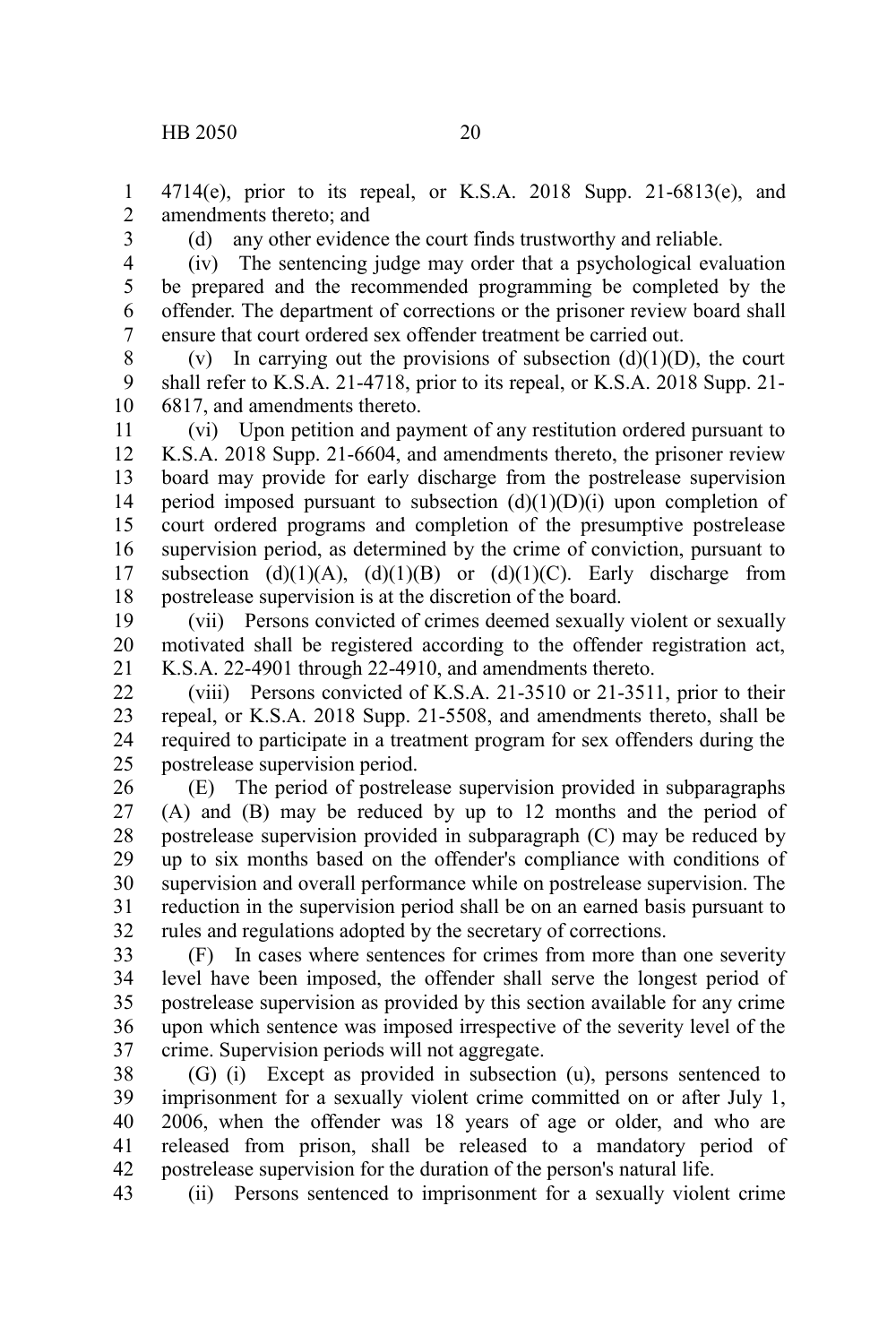committed on or after the effective date of this act, when the offender was under 18 years of age, and who are released from prison, shall be released to a mandatory period of postrelease supervision for 60 months, plus the amount of good time and program credit earned and retained pursuant to K.S.A. 21-4722, prior to its repeal, or K.S.A. 2018 Supp. 21-6821, and amendments thereto. 1 2 3 4 5 6

(2) Persons serving a period of postrelease supervision pursuant to subsections (d)(1)(A), (d)(1)(B) or (d)(1)(C) may petition the prisoner review board for early discharge. Upon payment of restitution, the prisoner review board may provide for early discharge. 7 8 9 10

(3) Persons serving a period of incarceration for a supervision violation shall not have the period of postrelease supervision modified until such person is released and returned to postrelease supervision. 11 12 13

(4) Offenders whose crime of conviction was committed on or after July 1, 2013, and whose probation, assignment to a community correctional services program, suspension of sentence or nonprison sanction is revoked pursuant to K.S.A.  $22-3716(c)$ , and amendments thereto, or whose underlying prison term expires while serving a sanction pursuant to K.S.A. 22-3716(c) $\left(\frac{1}{C}\right)$  or  $\left(\frac{e}{1}\right)\left(\frac{D}{D}\right)$ , and amendments thereto, shall serve a period of postrelease supervision upon the completion of the underlying prison term. 14 15 16 17 18 19 20 21

22

(5) As used in this subsection, "sexually violent crime" means:

(A) Rape, K.S.A. 21-3502, prior to its repeal, or K.S.A. 2018 Supp. 21-5503, and amendments thereto; 23 24

(B) indecent liberties with a child, K.S.A. 21-3503, prior to its repeal, or K.S.A. 2018 Supp. 21-5506(a), and amendments thereto; 25 26

(C) aggravated indecent liberties with a child, K.S.A. 21-3504, prior to its repeal, or K.S.A. 2018 Supp. 21-5506(b), and amendments thereto; 27 28

(D) criminal sodomy, K.S.A. 21-3505(a)(2) and (a)(3), prior to its repeal, or K.S.A. 2018 Supp.  $21-5504(a)(3)$  and  $(a)(4)$ , and amendments thereto; 29 30 31

(E) aggravated criminal sodomy, K.S.A. 21-3506, prior to its repeal, or K.S.A. 2018 Supp. 21-5504(b), and amendments thereto; 32 33

(F) indecent solicitation of a child, K.S.A. 21-3510, prior to its repeal, or K.S.A. 2018 Supp. 21-5508(a), and amendments thereto; 34 35

(G) aggravated indecent solicitation of a child, K.S.A. 21-3511, prior to its repeal, or K.S.A. 2018 Supp. 21-5508(b), and amendments thereto; 36 37

(H) sexual exploitation of a child, K.S.A. 21-3516, prior to its repeal, or K.S.A. 2018 Supp. 21-5510, and amendments thereto; 38 39

(I) aggravated sexual battery, K.S.A. 21-3518, prior to its repeal, or K.S.A. 2018 Supp. 21-5505(b), and amendments thereto; 40 41

(J) aggravated incest, K.S.A. 21-3603, prior to its repeal, or K.S.A. 2018 Supp. 21-5604(b), and amendments thereto; 42 43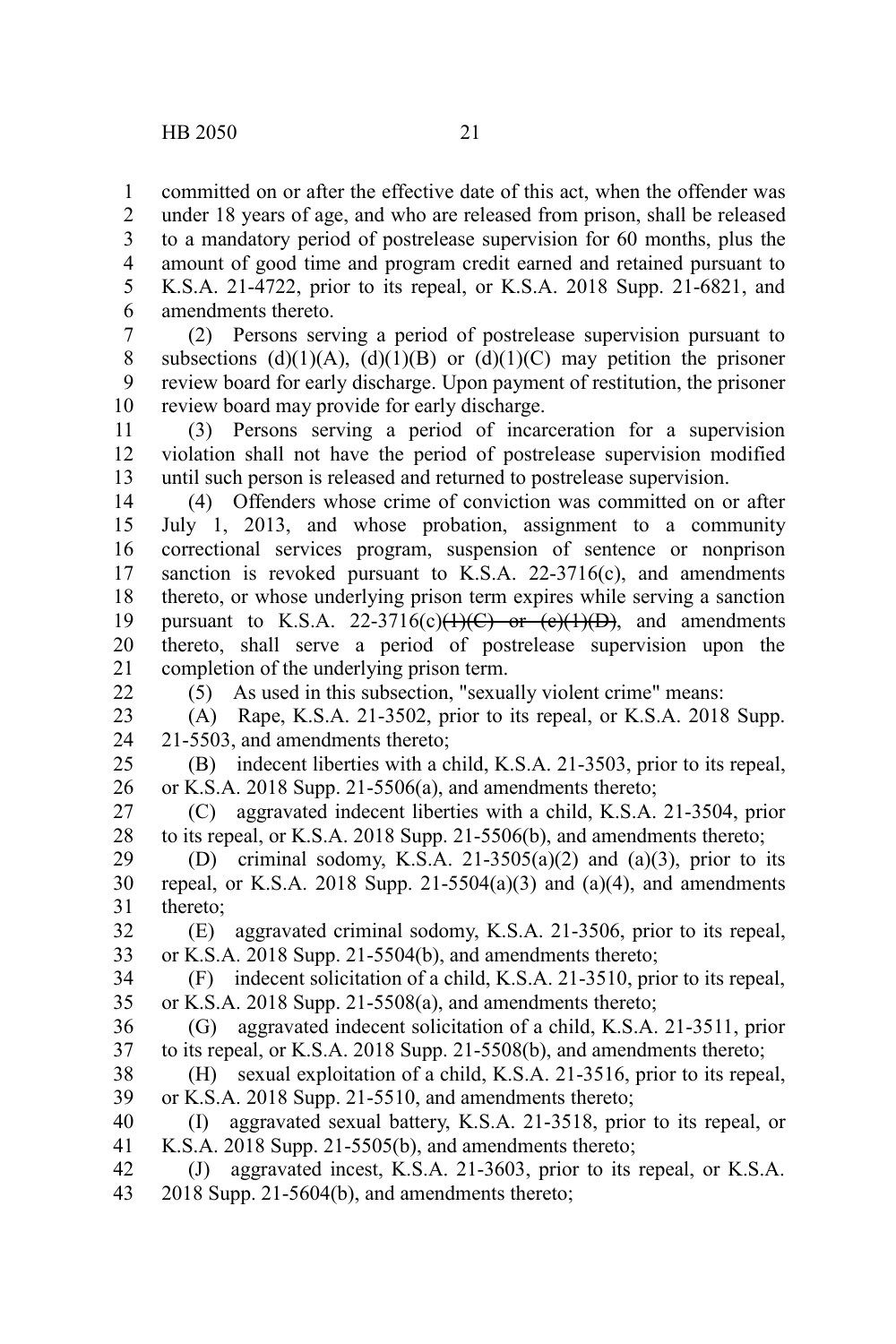(K) aggravated human trafficking, as defined in K.S.A. 21-3447, prior to its repeal, or K.S.A. 2018 Supp. 21-5426(b), and amendments thereto, if committed in whole or in part for the purpose of the sexual gratification of the defendant or another; 1 2 3 4

5 6

(L) internet trading in child pornography, as defined in K.S.A. 2018 Supp. 21-5514(a), and amendments thereto;

(M) aggravated internet trading in child pornography, as defined in K.S.A. 2018 Supp. 21-5514(b), and amendments thereto; 7 8

(N) commercial sexual exploitation of a child, as defined in K.S.A. 2018 Supp. 21-6422, and amendments thereto; or 9 10

(O) an attempt, conspiracy or criminal solicitation, as defined in K.S.A. 21-3301, 21-3302 or 21-3303, prior to their repeal, or K.S.A. 2018 Supp. 21-5301, 21-5302 or 21-5303, and amendments thereto, of a sexually violent crime as defined in this section. 11 12 13 14

(6) As used in this subsection, "sexually motivated" means that one of the purposes for which the defendant committed the crime was for the purpose of the defendant's sexual gratification. 15 16 17

(e) If an inmate is sentenced to imprisonment for a crime committed while on parole or conditional release, the inmate shall be eligible for parole as provided by subsection (c), except that the prisoner review board may postpone the inmate's parole eligibility date by assessing a penalty not exceeding the period of time which could have been assessed if the inmate's parole or conditional release had been violated for reasons other than conviction of a crime. 18 19 20 21 22 23 24

(f) If a person is sentenced to prison for a crime committed on or after July 1, 1993, while on probation, parole, conditional release or in a community corrections program, for a crime committed prior to July 1, 1993, and the person is not eligible for retroactive application of the sentencing guidelines and amendments thereto pursuant to K.S.A. 21- 4724, prior to its repeal, the new sentence shall not be aggregated with the old sentence, but shall begin when the person is paroled or reaches the conditional release date on the old sentence. If the offender was past the offender's conditional release date at the time the new offense was committed, the new sentence shall not be aggregated with the old sentence but shall begin when the person is ordered released by the prisoner review board or reaches the maximum sentence expiration date on the old sentence, whichever is earlier. The new sentence shall then be served as otherwise provided by law. The period of postrelease supervision shall be based on the new sentence, except that those offenders whose old sentence is a term of imprisonment for life, imposed pursuant to K.S.A. 1993 Supp. 21-4628, prior to its repeal, or an indeterminate sentence with a maximum term of life imprisonment, for which there is no conditional release or maximum sentence expiration date, shall remain on postrelease 25 26 27 28 29 30 31 32 33 34 35 36 37 38 39 40 41 42 43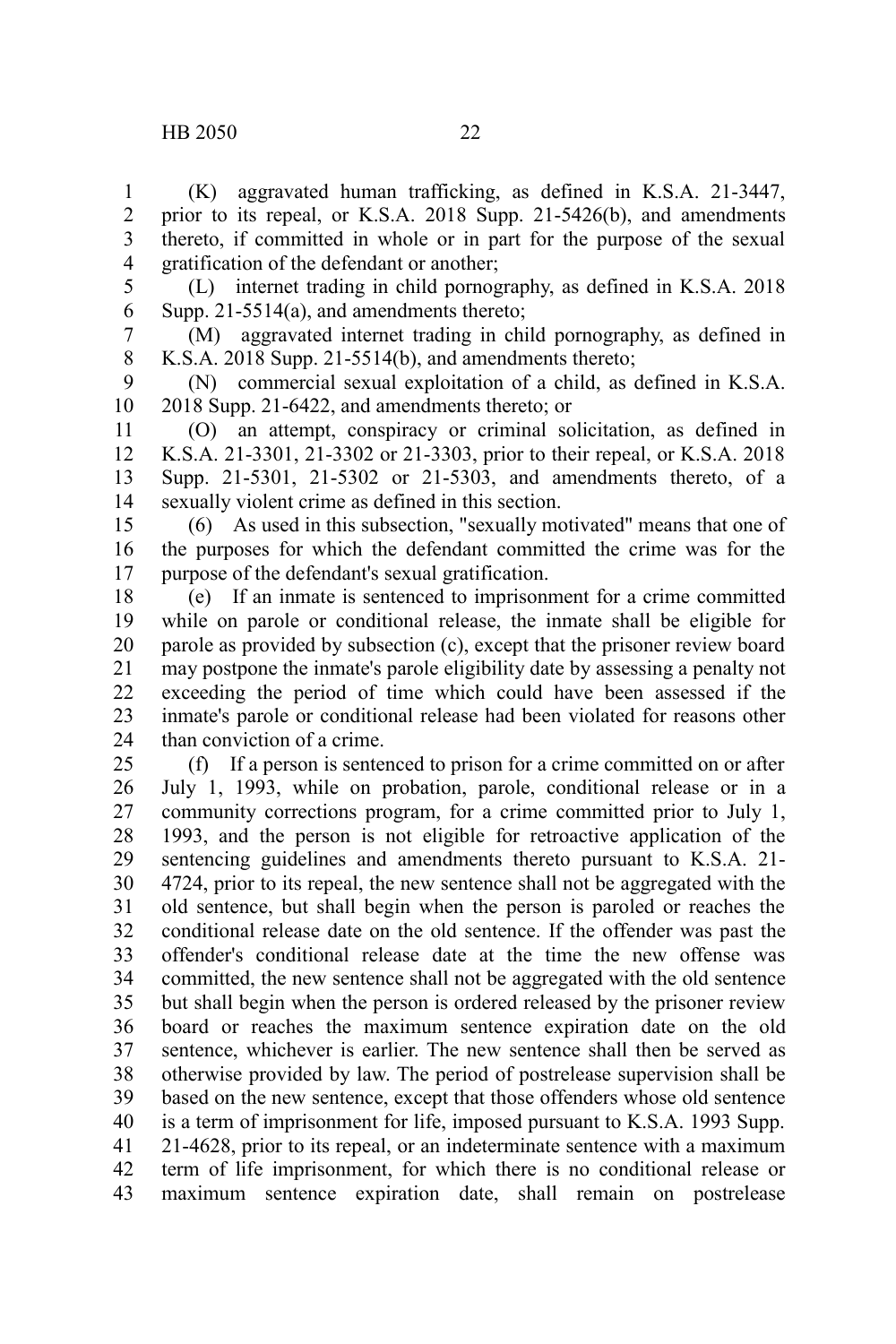supervision for life or until discharged from supervision by the prisoner review board. 1 2

(g) Subject to the provisions of this section, the prisoner review board may release on parole those persons confined in institutions who are eligible for parole when: (1) The board believes that the inmate should be released for hospitalization, deportation or to answer the warrant or other process of a court and is of the opinion that there is reasonable probability that the inmate can be released without detriment to the community or to the inmate; or (2) the secretary of corrections has reported to the board in writing that the inmate has satisfactorily completed the programs required by any agreement entered under K.S.A. 75-5210a, and amendments thereto, or any revision of such agreement, and the board believes that the inmate is able and willing to fulfill the obligations of a law abiding citizen and is of the opinion that there is reasonable probability that the inmate can be released without detriment to the community or to the inmate. Parole shall not be granted as an award of clemency and shall not be considered a reduction of sentence or a pardon. 3 4 5 6 7 8 9 10 11 12 13 14 15 16 17

(h) The prisoner review board shall hold a parole hearing at least the month prior to the month an inmate will be eligible for parole under subsections (a), (b) and (c). At least one month preceding the parole hearing, the county or district attorney of the county where the inmate was convicted shall give written notice of the time and place of the public comment sessions for the inmate to any victim of the inmate's crime who is alive and whose address is known to the county or district attorney or, if the victim is deceased, to the victim's family if the family's address is known to the county or district attorney. Except as otherwise provided, failure to notify pursuant to this section shall not be a reason to postpone a parole hearing. In the case of any inmate convicted of an off-grid felony or a class A felony, the secretary of corrections shall give written notice of the time and place of the public comment session for such inmate at least one month preceding the public comment session to any victim of such inmate's crime or the victim's family pursuant to K.S.A. 74-7338, and amendments thereto. If notification is not given to such victim or such victim's family in the case of any inmate convicted of an off-grid felony or a class A felony, the board shall postpone a decision on parole of the inmate to a time at least 30 days after notification is given as provided in this section. Nothing in this section shall create a cause of action against the state or an employee of the state acting within the scope of the employee's employment as a result of the failure to notify pursuant to this section. If granted parole, the inmate may be released on parole on the date specified by the board, but not earlier than the date the inmate is eligible for parole under subsections (a), (b) and (c). At each parole hearing and, if parole is not granted, at such intervals thereafter as it determines 18 19 20 21 22 23 24 25 26 27 28 29 30 31 32 33 34 35 36 37 38 39 40 41 42 43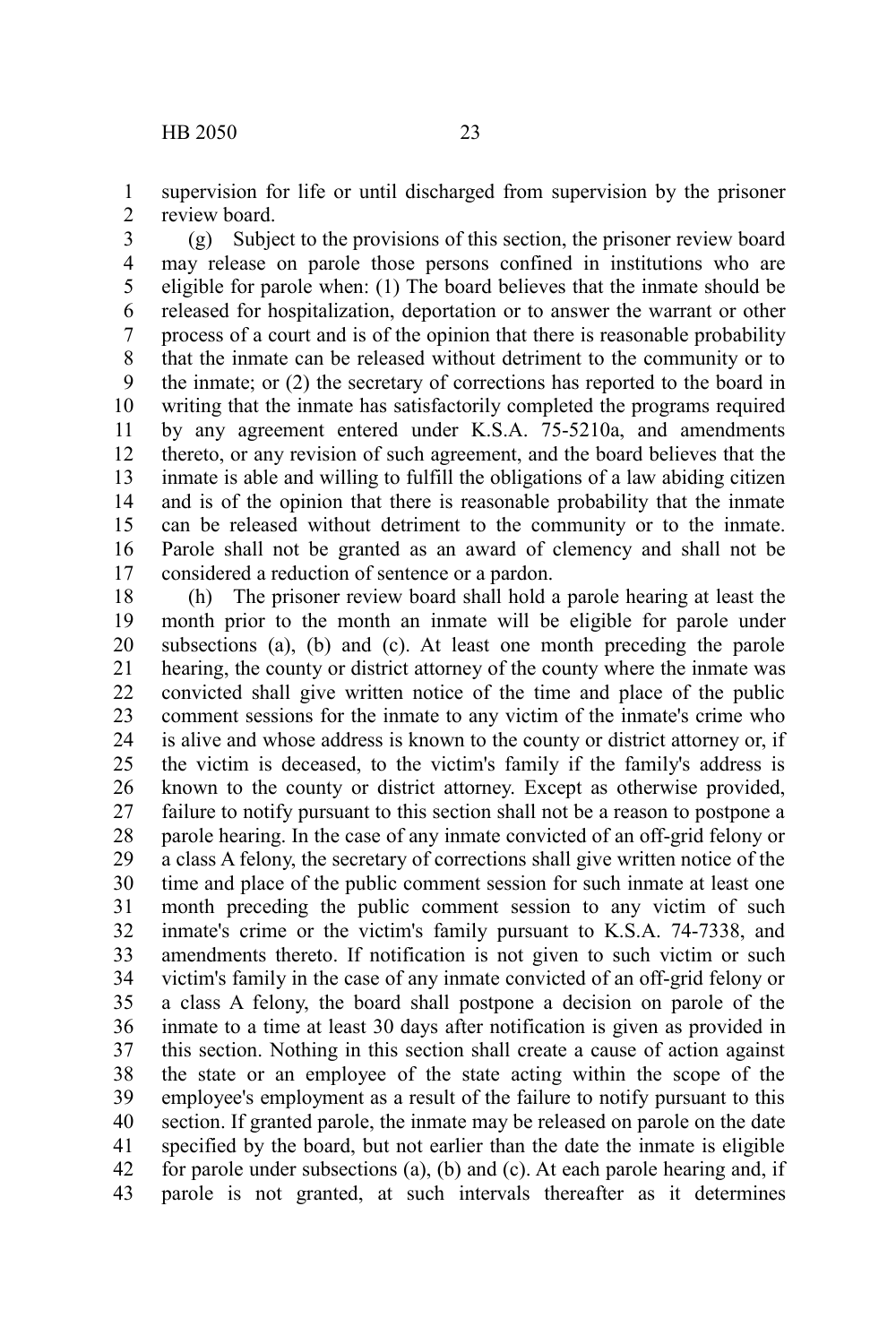appropriate, the board shall consider: (1) Whether the inmate has satisfactorily completed the programs required by any agreement entered under K.S.A. 75-5210a, and amendments thereto, or any revision of such agreement; and (2) all pertinent information regarding such inmate, including, but not limited to, the circumstances of the offense of the inmate; the presentence report; the previous social history and criminal record of the inmate; the conduct, employment, and attitude of the inmate in prison; the reports of such physical and mental examinations as have been made, including, but not limited to, risk factors revealed by any risk assessment of the inmate; comments of the victim and the victim's family including in person comments, contemporaneous comments and prerecorded comments made by any technological means; comments of the public; official comments; any recommendation by the staff of the facility where the inmate is incarcerated; proportionality of the time the inmate has served to the sentence a person would receive under the Kansas sentencing guidelines for the conduct that resulted in the inmate's incarceration; and capacity of state correctional institutions. 1 2 3 4 5 6 7 8 9 10 11 12 13 14 15 16 17

(i) In those cases involving inmates sentenced for a crime committed after July 1, 1993, the prisoner review board will review the inmate's proposed release plan. The board may schedule a hearing if they desire. The board may impose any condition they deem necessary to insure public safety, aid in the reintegration of the inmate into the community, or items not completed under the agreement entered into under K.S.A. 75-5210a, and amendments thereto. The board may not advance or delay an inmate's release date. Every inmate while on postrelease supervision shall remain in the legal custody of the secretary of corrections and is subject to the orders of the secretary. 18 19 20 21 22 23 24 25 26 27

(j) (1) Before ordering the parole of any inmate, the prisoner review board shall have the inmate appear either in person or via a video conferencing format and shall interview the inmate unless impractical because of the inmate's physical or mental condition or absence from the institution. Every inmate while on parole shall remain in the legal custody of the secretary of corrections and is subject to the orders of the secretary. Whenever the board formally considers placing an inmate on parole and no agreement has been entered into with the inmate under K.S.A. 75- 5210a, and amendments thereto, the board shall notify the inmate in writing of the reasons for not granting parole. If an agreement has been entered under K.S.A. 75-5210a, and amendments thereto, and the inmate has not satisfactorily completed the programs specified in the agreement, or any revision of such agreement, the board shall notify the inmate in writing of the specific programs the inmate must satisfactorily complete before parole will be granted. If parole is not granted only because of a failure to satisfactorily complete such programs, the board shall grant 28 29 30 31 32 33 34 35 36 37 38 39 40 41 42 43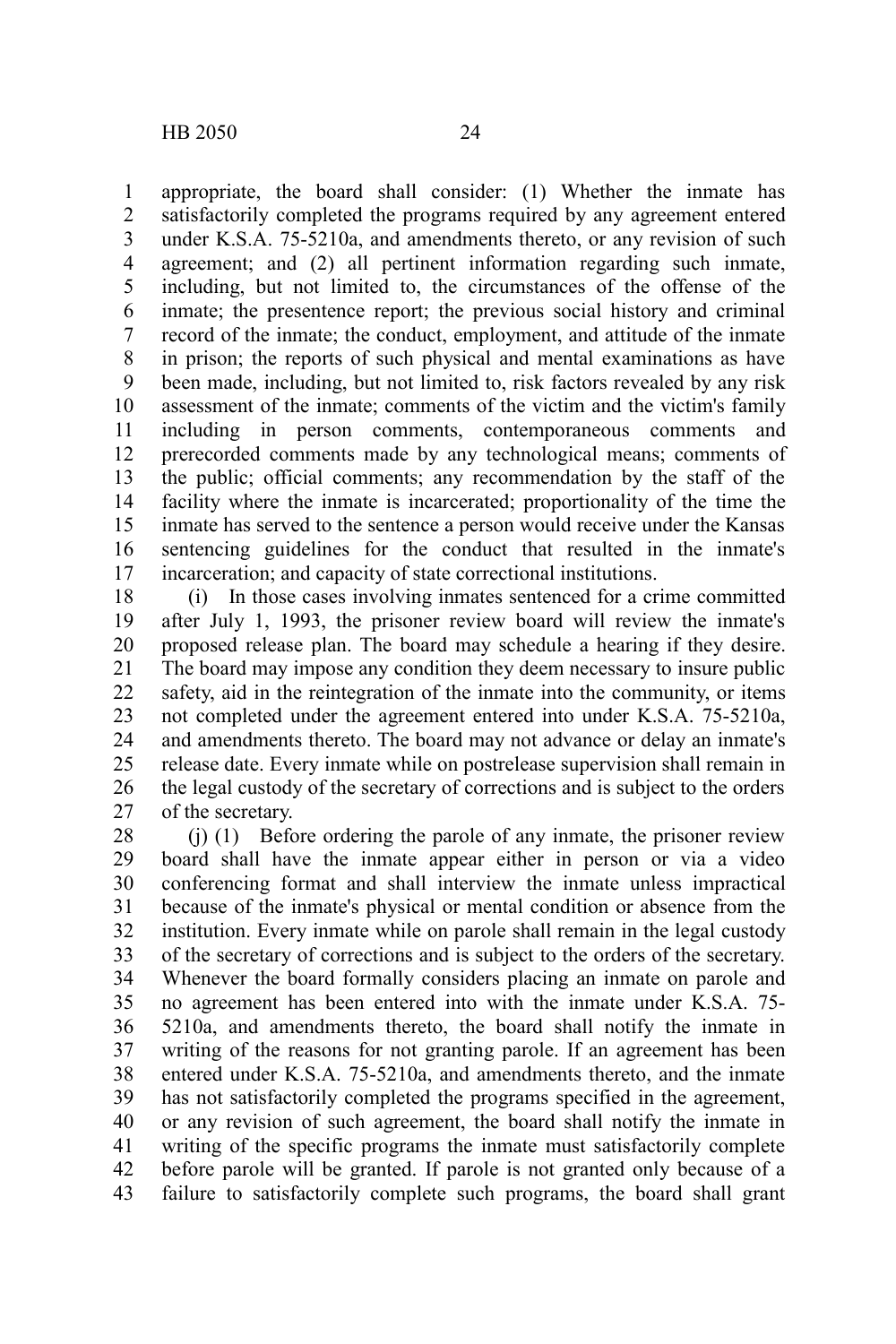parole upon the secretary's certification that the inmate has successfully completed such programs. If an agreement has been entered under K.S.A. 75-5210a, and amendments thereto, and the secretary of corrections has reported to the board in writing that the inmate has satisfactorily completed the programs required by such agreement, or any revision thereof, the board shall not require further program participation. However, if the board determines that other pertinent information regarding the inmate warrants the inmate's not being released on parole, the board shall state in writing the reasons for not granting the parole. If parole is denied for an inmate sentenced for a crime other than a class A or class B felony or an off-grid felony, the board shall hold another parole hearing for the inmate not later than one year after the denial unless the board finds that it is not reasonable to expect that parole would be granted at a hearing if held in the next three years or during the interim period of a deferral. In such case, the board may defer subsequent parole hearings for up to three years but any such deferral by the board shall require the board to state the basis for its findings. If parole is denied for an inmate sentenced for a class A or class B felony or an off-grid felony, the board shall hold another parole hearing for the inmate not later than three years after the denial unless the board finds that it is not reasonable to expect that parole would be granted at a hearing if held in the next 10 years or during the interim period of a deferral. In such case, the board may defer subsequent parole hearings for up to 10 years, but any such deferral shall require the board to state the basis for its findings. 1 2 3 4 5 6 7 8 9 10 11 12 13 14 15 16 17 18 19 20 21 22 23 24

(2) Inmates sentenced for a class A or class B felony who have not had a board hearing in the five years prior to July 1, 2010, shall have such inmates' cases reviewed by the board on or before July 1, 2012. Such review shall begin with the inmates with the oldest deferral date and progress to the most recent. Such review shall be done utilizing existing resources unless the board determines that such resources are insufficient. If the board determines that such resources are insufficient, then the provisions of this paragraph are subject to appropriations therefor. 25 26 27 28 29 30 31 32

(k) (1) Parolees and persons on postrelease supervision shall be assigned, upon release, to the appropriate level of supervision pursuant to the criteria established by the secretary of corrections. 33 34 35

(2) Parolees and persons on postrelease supervision are, and shall agree in writing to be, subject to searches of the person and the person's effects, vehicle, residence and property by a parole officer or a department of corrections enforcement, apprehension and investigation officer, at any time of the day or night, with or without a search warrant and with or without cause. Nothing in this subsection shall be construed to authorize such officers to conduct arbitrary or capricious searches or searches for the sole purpose of harassment. 36 37 38 39 40 41 42 43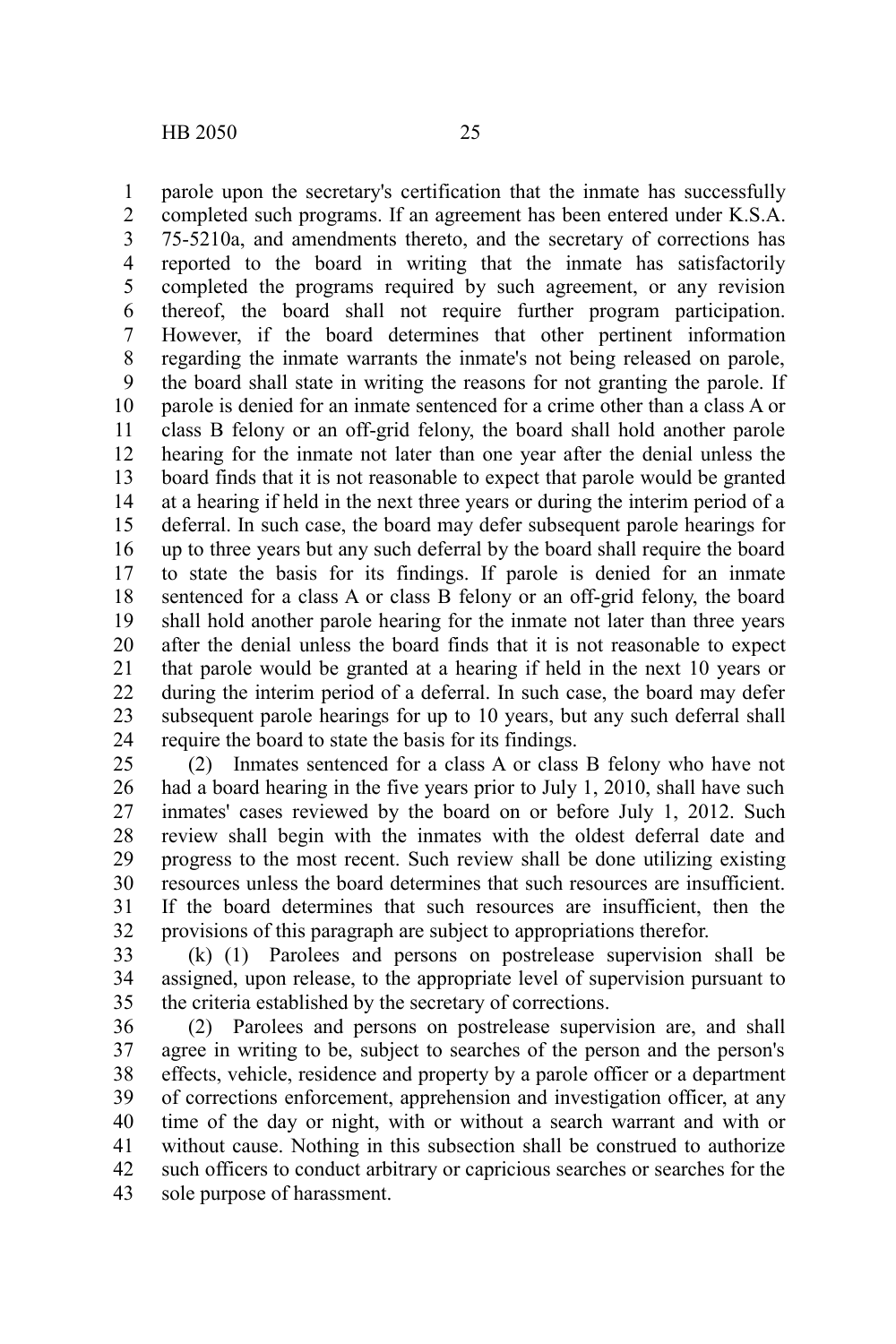(3) Parolees and persons on postrelease supervision are, and shall agree in writing to be, subject to searches of the person and the person's effects, vehicle, residence and property by any law enforcement officer based on reasonable suspicion of the person violating conditions of parole or postrelease supervision or reasonable suspicion of criminal activity. Any law enforcement officer who conducts such a search shall submit a written report to the appropriate parole officer no later than the close of the next business day after such search. The written report shall include the facts leading to such search, the scope of such search and any findings resulting from such search. 1 2 3 4 5 6 7 8 9 10

(l) The prisoner review board shall promulgate rules and regulations in accordance with K.S.A. 77-415 et seq., and amendments thereto, not inconsistent with the law and as it may deem proper or necessary, with respect to the conduct of parole hearings, postrelease supervision reviews, revocation hearings, orders of restitution, reimbursement of expenditures by the state board of indigents' defense services and other conditions to be imposed upon parolees or releasees. Whenever an order for parole or postrelease supervision is issued it shall recite the conditions thereof. 11 12 13 14 15 16 17 18

(m) Whenever the prisoner review board orders the parole of an inmate or establishes conditions for an inmate placed on postrelease supervision, the board: 19 20 21

(1) Unless it finds compelling circumstances which *that* would render a plan of payment unworkable, shall order as a condition of parole or postrelease supervision that the parolee or the person on postrelease supervision pay any transportation expenses resulting from returning the parolee or the person on postrelease supervision to this state to answer criminal charges or a warrant for a violation of a condition of probation, assignment to a community correctional services program, parole, conditional release or postrelease supervision; 22 23 24 25 26 27 28 29

(2) to the extent practicable, shall order as a condition of parole or postrelease supervision that the parolee or the person on postrelease supervision make progress towards or successfully complete the equivalent of a secondary education if the inmate has not previously completed such educational equivalent and is capable of doing so; 30 31 32 33 34

(3) may order that the parolee or person on postrelease supervision perform community or public service work for local governmental agencies, private corporations organized not-for-profit or charitable or social service organizations performing services for the community; 35 36 37 38

(4) may order the parolee or person on postrelease supervision to pay the administrative fee imposed pursuant to K.S.A. 22-4529, and amendments thereto, unless the board finds compelling circumstances which *that* would render payment unworkable; 39 40 41 42

(5) unless it finds compelling circumstances which *that* would render 43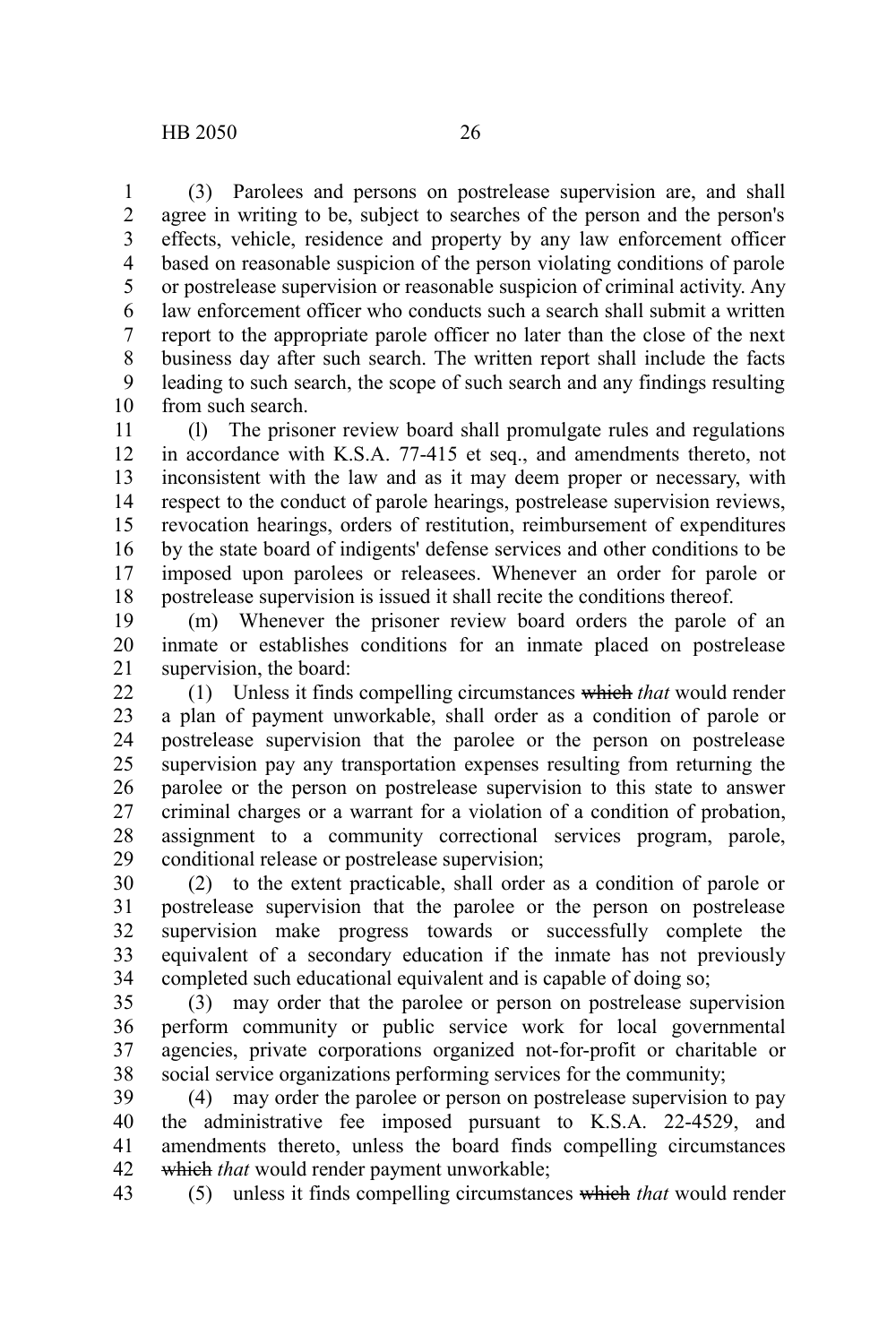a plan of payment unworkable, shall order that the parolee or person on postrelease supervision reimburse the state for all or part of the expenditures by the state board of indigents' defense services to provide counsel and other defense services to the person. In determining the amount and method of payment of such sum, the prisoner review board shall take account of the financial resources of the person and the nature of the burden that the payment of such sum will impose. Such amount shall not exceed the amount claimed by appointed counsel on the payment voucher for indigents' defense services or the amount prescribed by the board of indigents' defense services reimbursement tables as provided in K.S.A. 22-4522, and amendments thereto, whichever is less, minus any previous payments for such services; 1 2 3 4 5 6 7 8 9 10 11 12

(6) shall order that the parolee or person on postrelease supervision agree in writing to be subject to searches of the person and the person's effects, vehicle, residence and property by a parole officer or a department of corrections enforcement, apprehension and investigation officer, at any time of the day or night, with or without a search warrant and with or without cause. Nothing in this subsection shall be construed to authorize such officers to conduct arbitrary or capricious searches or searches for the sole purpose of harassment; and 13 14 15 16 17 18 19 20

(7) shall order that the parolee or person on postrelease supervision agree in writing to be subject to searches of the person and the person's effects, vehicle, residence and property by any law enforcement officer based on reasonable suspicion of the person violating conditions of parole or postrelease supervision or reasonable suspicion of criminal activity. 21 22 23 24 25

(n) If the court which *that* sentenced an inmate specified at the time of sentencing the amount and the recipient of any restitution ordered as a condition of parole or postrelease supervision, the prisoner review board shall order as a condition of parole or postrelease supervision that the inmate pay restitution in the amount and manner provided in the journal entry unless the board finds compelling circumstances which *that* would render a plan of restitution unworkable. 26 27 28 29 30 31 32

(o) Whenever the prisoner review board grants the parole of an inmate, the board, within 14 days of the date of the decision to grant parole, shall give written notice of the decision to the county or district attorney of the county where the inmate was sentenced. 33 34 35 36

(p) When an inmate is to be released on postrelease supervision, the secretary, within 30 days prior to release, shall provide the county or district attorney of the county where the inmate was sentenced written notice of the release date. 37 38 39 40

(q) Inmates shall be released on postrelease supervision upon the termination of the prison portion of their sentence. Time served while on postrelease supervision will vest. 41 42 43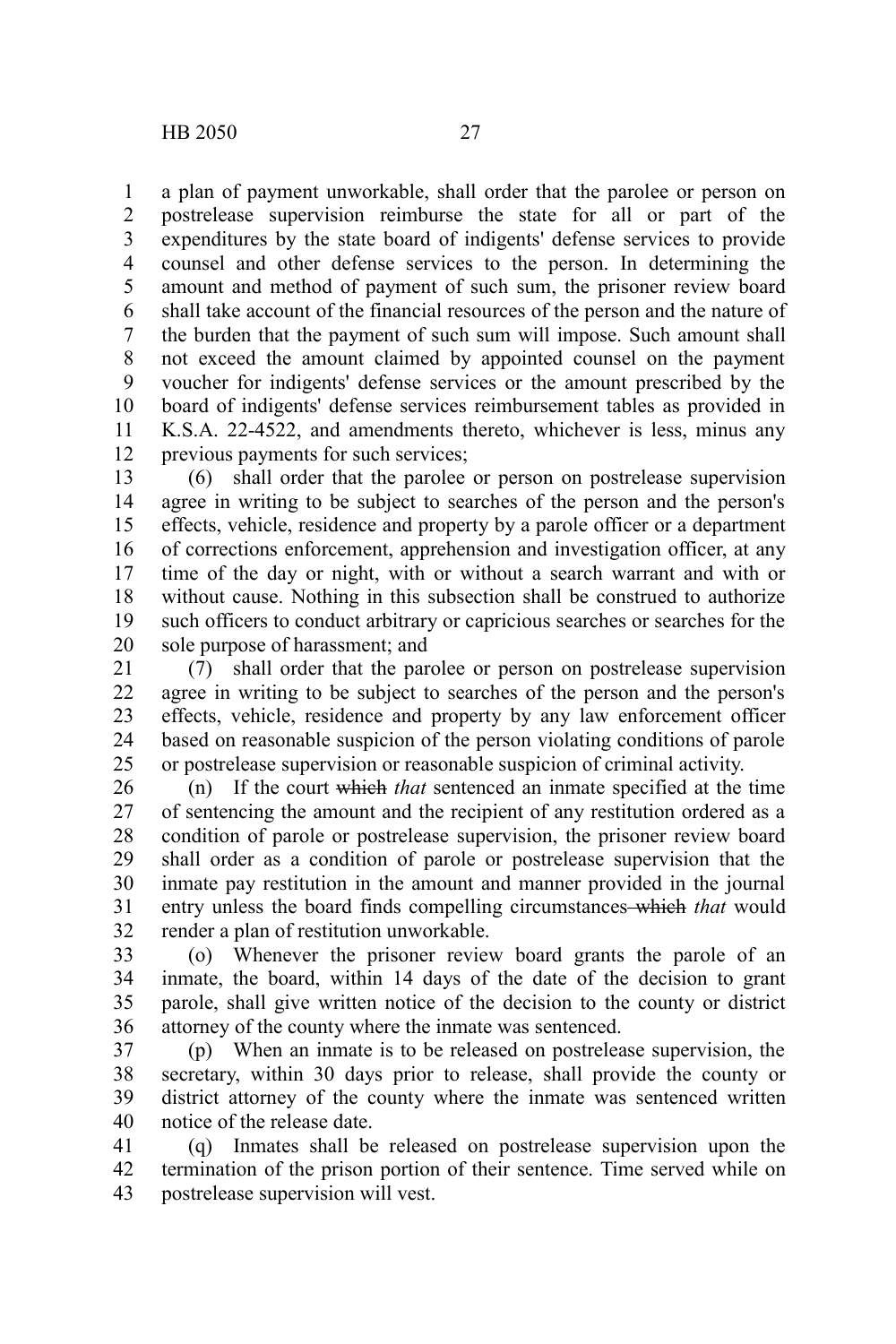(r) An inmate who is allocated regular good time credits as provided in K.S.A. 22-3725, and amendments thereto, may receive meritorious good time credits in increments of not more than 90 days per meritorious act. These credits may be awarded by the secretary of corrections when an inmate has acted in a heroic or outstanding manner in coming to the assistance of another person in a life-threatening situation, preventing injury or death to a person, preventing the destruction of property or taking actions which *that* result in a financial savings to the state. 1 2 3 4 5 6 7 8

(s) The provisions of subsections  $(d)(1)(A)$ ,  $(d)(1)(B)$ ,  $(d)(1)(C)$  and  $(d)(1)(E)$  shall be applied retroactively as provided in subsection (t). 9 10

(t) For offenders sentenced prior to July 1, 2014, who are eligible for modification of their postrelease supervision obligation, the department of corrections shall modify the period of postrelease supervision as provided for by this section: 11 12 13 14

15

29

(1) On or before September 1, 2013, for offenders convicted of:

(A) Severity levels 9 and 10 crimes on the sentencing guidelines grid for nondrug crimes; 16 17

(B) severity level 4 crimes on the sentencing guidelines grid for drug crimes committed prior to July 1, 2012; and 18 19

(C) severity level 5 crimes on the sentencing guidelines grid for drug crimes committed on and after July 1, 2012; 20 21 22

(2) on or before November 1, 2013, for offenders convicted of:

(A) Severity levels 6, 7 and 8 crimes on the sentencing guidelines grid for nondrug crimes; 23 24

(B) level 3 crimes on the sentencing guidelines grid for drug crimes committed prior to July 1, 2012; and 25 26

(C) level 4 crimes on the sentencing guidelines grid for drug crimes committed on or after July 1, 2012; and 27 28

(3) on or before January 1, 2014, for offenders convicted of:

(A) Severity levels 1, 2, 3, 4 and 5 crimes on the sentencing guidelines grid for nondrug crimes; 30 31

(B) severity levels 1 and 2 crimes on the sentencing guidelines grid for drug crimes committed at any time; and 32 33

(C) severity level 3 crimes on the sentencing guidelines grid for drug crimes committed on or after July 1, 2012. 34 35

(u) An inmate sentenced to imprisonment pursuant to K.S.A. 21- 4643, prior to its repeal, or K.S.A. 2018 Supp. 21-6627, and amendments thereto, for crimes committed on or after July 1, 2006, shall be placed on parole for life and shall not be discharged from supervision by the prisoner review board. When the board orders the parole of an inmate pursuant to this subsection, the board shall order as a condition of parole that the inmate be electronically monitored for the duration of the inmate's natural life. 36 37 38 39 40 41 42 43